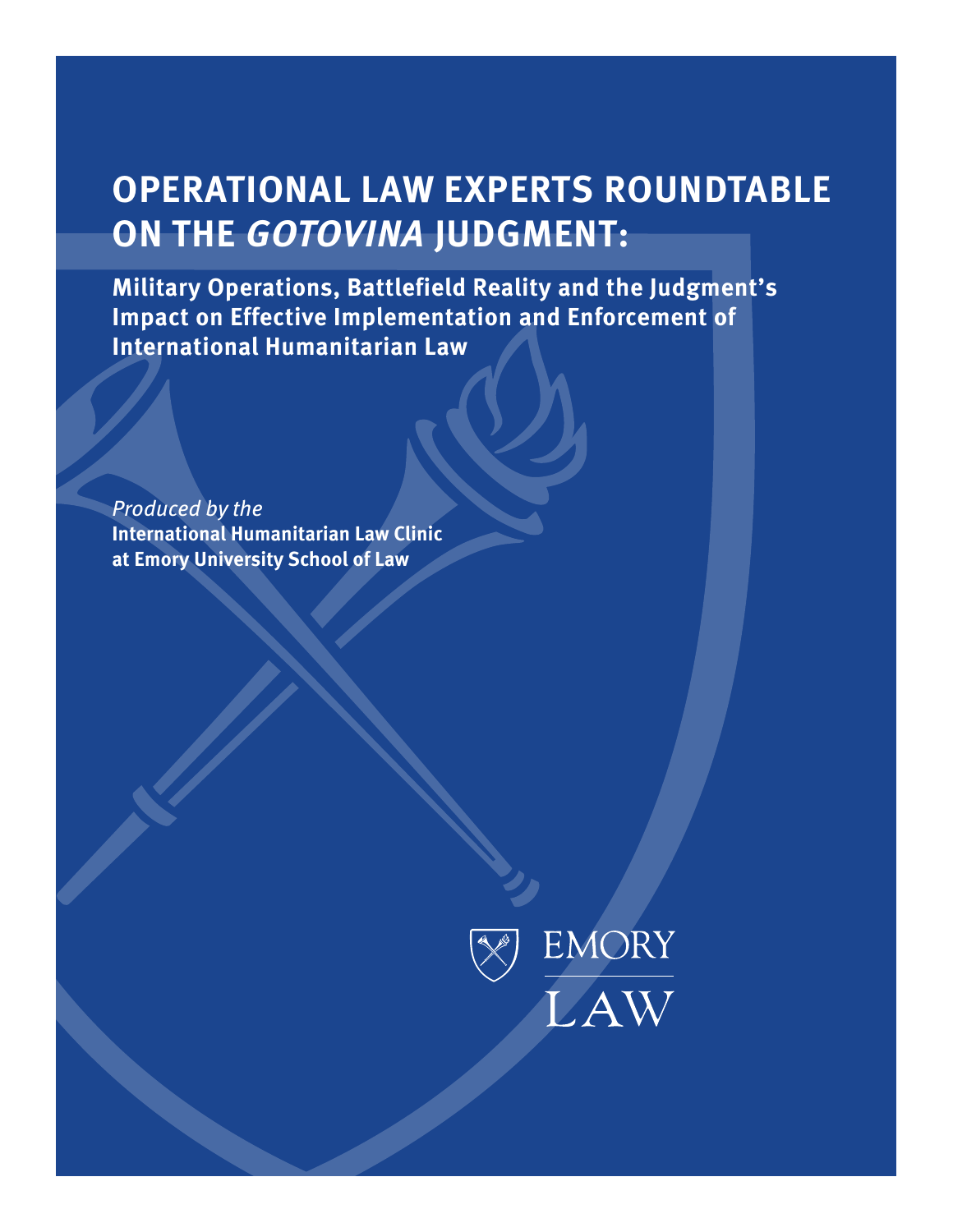Experience<br>
Cific milita<br>
Challenges ffective implementation of and adherence to international humanitarian law (IHL) is essential for protecting victims of war—especially civilians—during armed conflict, facilitating efficient military mission accomplishment, and promoting the rule of law. Application of IHL is not only relevant during conflict and all other military operations, but is a critical component of effective training, operational planning, and post-operation accountability. Each of these components of law implementation thus plays a critical role in both application and respect for IHL during specific military operations, and in the positive evolution and development of the law to meet the humanitarian challenges of future operations.

On November 4, 2011, the International Humanitarian Law Clinic at Emory Law School convened a group of military operational law experts with extraordinary breadth and depth of experience in applying and enforcing IHL. The meeting was convened to analyze the broader legal issues in and implications of the recent judgment of the International Criminal Tribunal for the former Yugoslavia (ICTY) in the case of *Prosecutor v. Gotovina*, which focused on Operation Storm, the Croatian operation to re-take the Kraijina region in the summer of 1995. Operation Storm was, as the experts at the November meeting noted, an example of conflict between evenly matched belligerents fighting with limited capabilities, a situation much more common than the ideal of precision-guided munitions and "clean strikes" that is surely more desirable. For this reason, the manner in which IHL is enunciated and applied in the *Gotovina* judgment has extraordinary import for future operations and conflicts. The case is apparently the first—and likely the only—case assessing complex targeting decisions involving the use of artillery against a range of military objectives in populated areas during a sustained assault. In particular, the group of experts, which included several with extensive operational and legal experience in the use of artillery, focused the discussion on the portions of the judgment analyzing artillery attacks against objectives in the City of Knin and the application of IHL to this targeting process.

Given the value of the tribunal's jurisprudence and its contribution to the development and implementation of IHL, it is essential to examine the application of the law in the judgment with a particular emphasis on longer-term first and second order consequences. As with other ICTY judgments, the *Gotovina* judgment has the potential to become a highly persuasive source of authority regarding future understanding and implementation of IHL, and especially the law of targeting. For this reason, the expert group agreed that careful examination of the impact of the judgment on the development of the law and the execution of future military operations is critical. The day-long discussion thus focused on two central issues: 1) potential flaws in the Trial Chamber's application of IHL; and 2) potential institutional concerns and second-order effects resulting from these flaws.

It is important to note the consensus view expressed at the outset of this meeting that the experts strongly share the tribunal's goals of maximizing the protection of civilians and other victims of war during armed conflict and promoting the effectiveness of international law. These two broad themes formed the foundation for the expert group discussion; indeed, it is precisely these two seminal goals of lawful military operations that motivated the discussion and the issuance of this report, goals that in many ways defined the careers of the experts. Two additional themes are important as well for both the application of the law and the longer-term institutional concerns regarding the execution of military operations: clarity and predictability. First, effective implementation of IHL depends on the clarity of the legal principles, their application during the heat of battle, and their credible application post-hoc in investigations and prosecutions. Second, commanders and their troops can best adhere to the law and carry out its central tenets when the law and the obligations it imposes are predictable and operationally logical.

With this focus on maximizing civilian protection and promoting effective operations animating the collective discussion, this report presents the key issues and consensus of the group of experts with an emphasis on the effective application of IHL in future military operations. The first section provides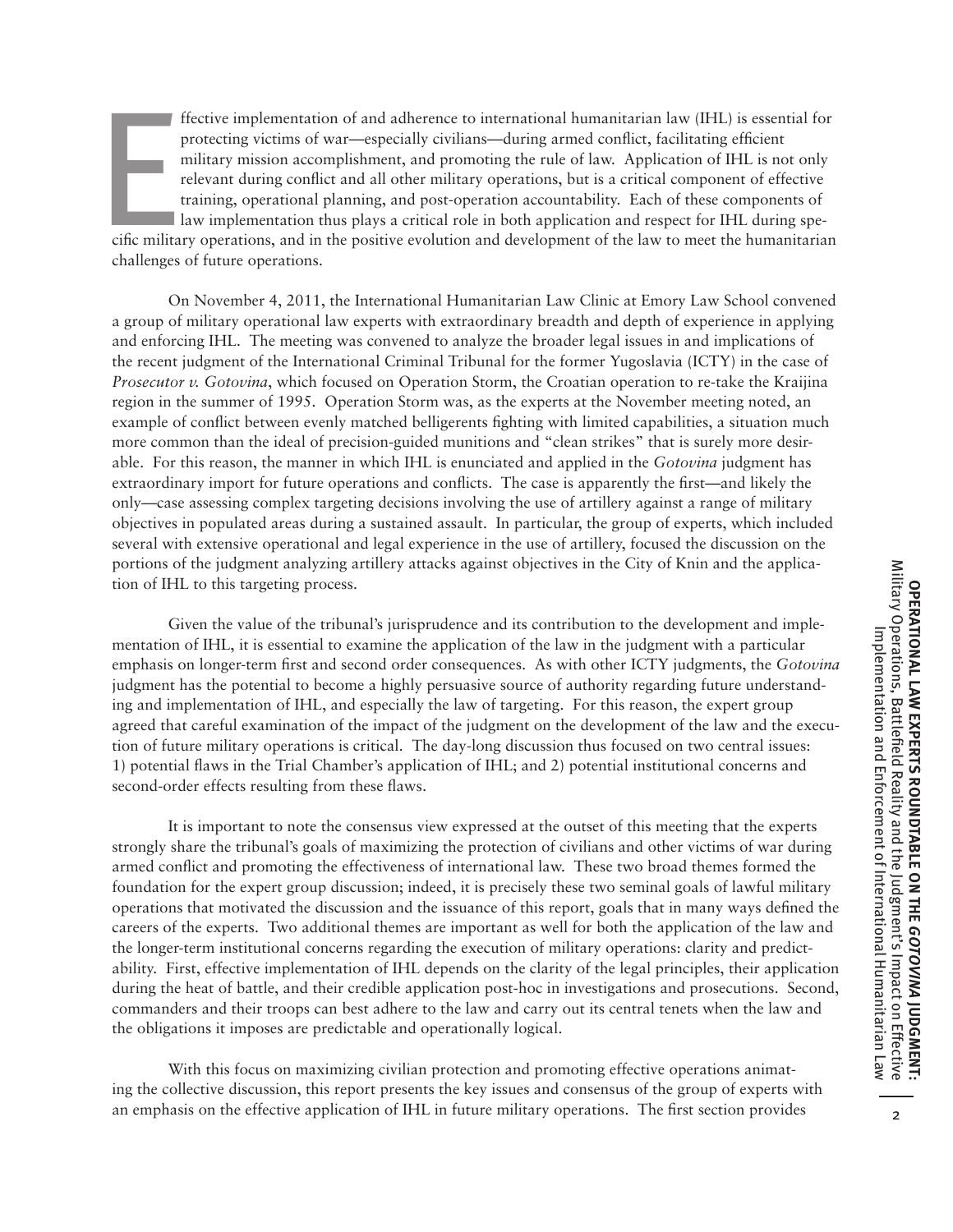background information on Operation Storm, the military operation at issue in the case, and on the targeting portion of the *Gotovina* judgment. The second section sets forth the experts' consensus views and concerns regarding the application of the law in the judgment, highlighting four key areas: the imposition of what amounts to a strict liability standard imposed on commanders who attack lawful military objectives in populated areas; the cursory and flawed application of the principle of proportionality; the failure to consider or apply Article 58(b) of Additional Protocol I and its obligations for defending parties to take precautions; and the failure to properly recognize and rest the legal analysis on the operational complexity inherent in the targeting process. In the third section, the report emphasizes a range of institutional concerns and second order effects resulting from the judgment, which fall into three main categories: the effect on future military operations; the consequences for the respect for and development of international law; and specific overarching concerns regarding the role of the commander and the role of legal advisers during military operations.

Perhaps most importantly, the experts overwhelmingly agreed—and stressed—that their concerns are consistent with the Tribunal's key goals: the protection of civilians and the effective implementation and development of international law. The ICTY plays an important role in ensuring accountability for violations of IHL and in building a comprehensive jurisprudence of international law—it is essential in both areas that the tribunal's judgments are based in law that commanders can reasonably apply in the course of military operations and promote continued adherence to IHL. When the effect of a judgment is to leave commanders—the most direct implementers of the law—unable to fulfill their obligations, there is a grave risk that they will simply disregard the law, which poses the most significant danger to civilians.

#### **I. The Military Operation and the Judgment**

#### *A. Operation Storm*

More than four years after Croatia declared independence from the former Yugoslavia and Croatian Serbs announced the creation of an autonomous Republic of Serbian Kraijina (RSK) soon thereafter, Croatian leaders planned an operation to re-take the Kraijina. Launched over four days in early August 1995, the operation was called Operation Storm. Colonel General Ante Gotovina was the overall operational commander of Operation Storm in the southern half of the Kraijina. After recapturing the strategically important towns of Grahovo and Glamoc, which relieved the pressure from the Serbian attacks on Bihac, the Croatian (HV) forces focused on regaining control of Knin, the capital of the RSK. The re-capture of Knin was strategically the most important objective of the entire offensive in the Kraijina and would mark the end of the RSK.

Often described as the largest land offensive in Europe since the World War II, the operation began early in the morning of August 4, 1995, with 150,000 Croatian troops along a several hundred-kilometer front line. Two Croatian brigades broke through the Serb lines and advanced on Knin. Occupying the high ground outside the city in the Dinara Mountains, the Croatian forces attacked numerous military targets within the city of Knin over two days, capturing the city from retreating Serb forces (SVK) in the morning of August 5. By August 8, Operation Storm was over throughout the Kraijina and Croatian forces had regained control of the region. Over 200,000 Serbs left the Kraijina before, during and immediately after the military operation.

#### *B. The Trial Chamber Judgment in* **Prosecutor v. Gotovina**

On April 15, 2011, the Trial Chamber issued its judgment, sentencing General Gotovina to 24 years for war crimes and crimes against humanity on a joint criminal enterprise theory of liability. The Trial Chamber's opinion rests entirely on the finding that Gotovina ordered a direct attack on civilians in Knin during Operation Storm. The Trial Chamber judgment rests the finding of unlawful direct attack on civilians on the artillery attack on Knin. In analyzing the operation, the Trial Chamber found that all of the pre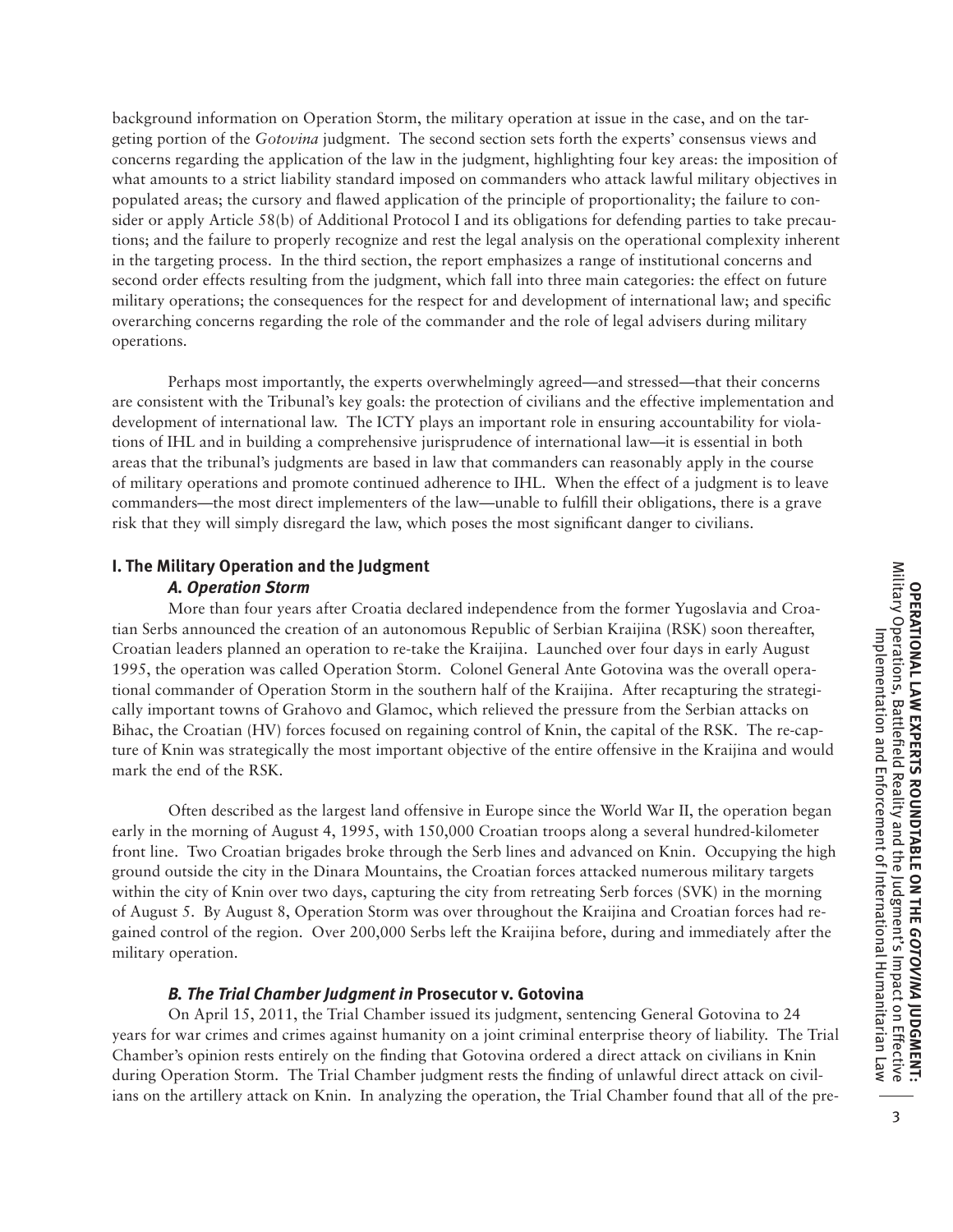planned targets of the artillery barrage were lawful military objectives. The judgment also recognizes that the Croatian targeting operations were planned with the fundamental law of war principles of distinction and proportionality as guides for the determination of lawful targets. After setting forth, without explanation, a 200-meter radius of error as the means for determining which effects were attributable to lawful objects of attack, the Trial Chamber found that just under 5% of the artillery shells landed beyond that radius of error. It then inferred the intent to unlawfully attack civilians from this 5% of shells landing outside the radius of error, without further explanation or analysis.

The finding of direct attack on civilians in turn serves as the predicate widespread and systematic attack on civilians for the crime against humanity charge and as the central element for the persecution and other inhumane acts charges, as well as the wanton destruction as war crime charge. Lastly, the finding of attack on civilians is one of two contributions the Trial Chamber identifies to the joint criminal enterprise, the other being the failure to prevent and punish foreseeable crimes committed in conjunction with the joint criminal enterprise.

#### **II. Legal Issues**

As a starting point, the discussion rested on the basic reality that the Tribunal's judgment will be used and relied upon both in assessing international criminal accountability and in planning and executing military operations. Consequently, the law as applied in the judgment must be consistent with existing law. Here, the military operational law experts emphasized that they address the legal issues and the circumstances of the attacks in Operation Storm from the same perspective as the judges – with a focus on implementing the law as effectively as possible to protect civilians from undue harm during conflict and to hold those who violate that law accountable for their crimes. Precisely because it is the only judgment addressing complex operational targeting considerations, the *Gotovina* case has the potential to be a great beacon for international law by adding significant definition to the legal paradigm that governs such targeting operations and reinforcing that military operations can and must be carried out within both the letter and spirit of the law. The experts generally agreed, however, that the legal analysis as presently conceived is flawed on multiple levels and therefore fails to achieve those goals.

#### *A. Creation of a* **de facto** *Strict Liability Standard*

IHL prohibits both deliberate targeting of civilians and attacks on lawful military objectives that are indiscriminate in relation to civilians and civilian property (attacks executed with the knowledge that excessive civilian losses would occur in relation to the concrete and direct military advantage anticipated). Prosecuting commanders and others responsible for launching such attacks and holding them criminally accountable is fundamental to IHL's goal of protecting civilians and has been central to the ICTY's role and jurisprudence over the past two decades.

The principle of distinction mandates that parties to a conflict "at all times distinguish between the civilian population and combatants and between civilian objects and military objectives and accordingly shall direct their operations only against military objectives."1 As the ICTY and other international, hybrid, regional, and national courts have repeatedly stated, civilians are all those persons who are not combatants within the meaning of Article 4(1)–(3) or (6) of the Third Geneva Convention and customary international law. Furthermore, military objectives, as set forth in Article 52(2) of Additional Protocol I, "are limited to those objects which by their nature, location, purpose or use make an effective contribution to military action and whose total or partial destruction, capture or neutralization, in the circumstances ruling at the

<sup>1</sup> Protocol Additional to the Geneva Conventions of 12 August 1949, and Relating to the Protection of Victims of International Armed Conflicts (Protocol I), art. 48, June 8, 1977, 1125 U.N.T.S. 3 [hereinafter AP I].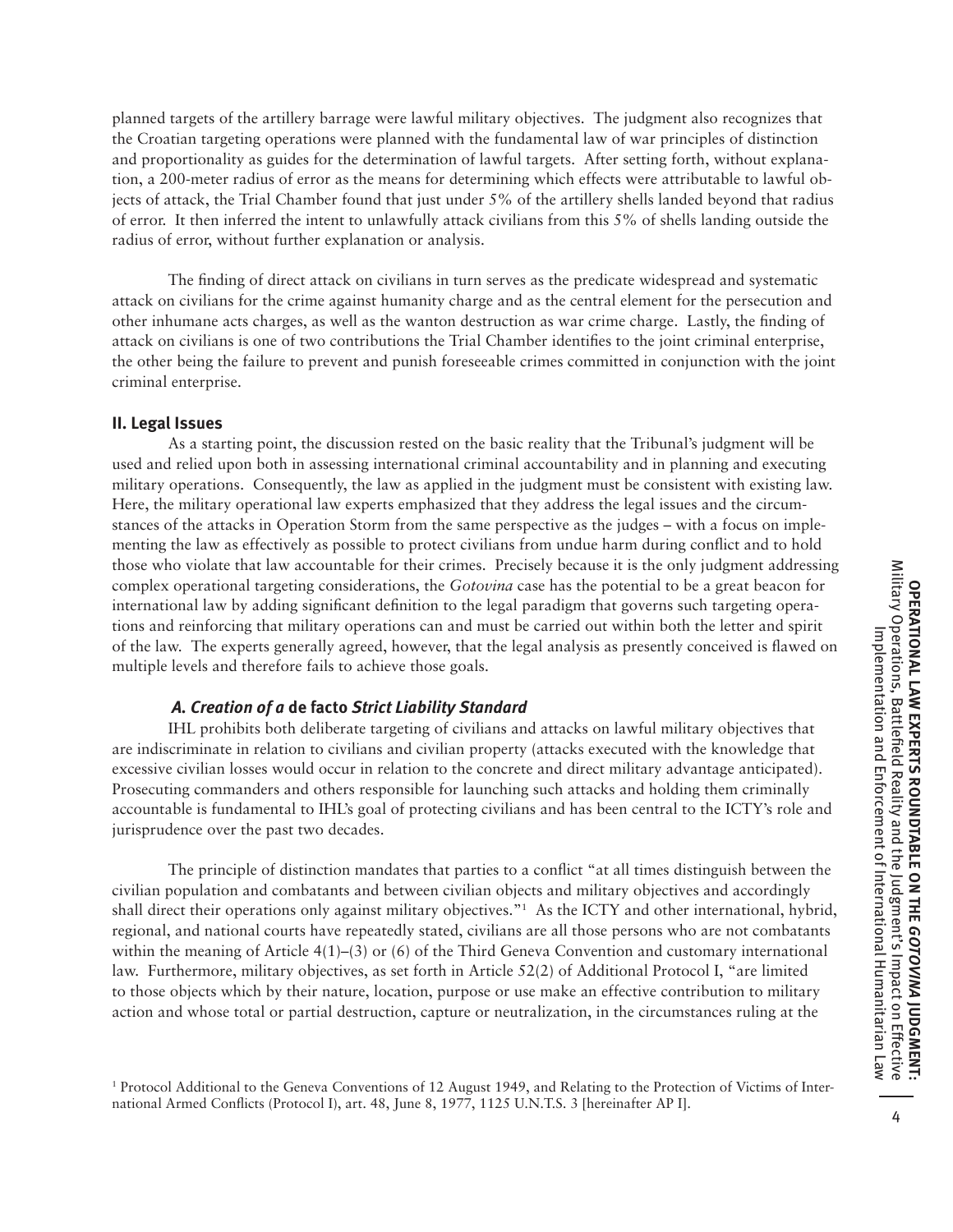time, offers a definite military advantage." These obligations form part of the customary international law of both international and non-international armed conflicts, have been repeatedly reinforced in the jurisprudence of the ICTY, and form the foundation for the elements of crimes in the Statute of the International Criminal Court (ICC) as well. Indeed, throughout the *Gotovina* judgment, the Trial Chamber undertook a careful analysis of numerous targets to assess whether they fit within the definition of military objective, finding that all of the objects targeted by General Gotovina's HV forces for deliberate attack were lawful military objectives.

The lawfulness of the target is only the first step in any targeting analysis, of course, which must assess the anticipated collateral damage and incidental injury to civilians and civilian property. An attack on a lawful military objective will therefore be unlawful if the expected civilian casualties, civilian injury or damage to civilian objects are excessive in light of the anticipated military advantage gained. Here, the experts emphasized two key points. First, IHL does not criminalize all civilian deaths, but rather recognizes that some incidental civilian deaths are the unfortunate and all-too-tragic consequence of war. Indeed, the proportionality rule implicitly acknowledges the legality of the knowing but non-deliberate killing of civilians when incidental to attacking a lawful object. Second, the role of intent in the crime of unlawful attacks on civilians is central to IHL and international criminal jurisprudence. Thus, the phrase "in the circumstances ruling at the time" in Article 52(2) of Additional Protocol I is highly significant. This careful choice of words—along with the words "anticipated" and "expected" in Article  $51(5)(b)$ —shows that the analysis must be taken in a prospective manner from the perspective of the commander at the time of the attack; that is, viewing the situation through the subjective perspective of the commander, did he or she expect, or should he or she have expected, excessive civilian casualties relative to the anticipated military advantage based on the information available at the time of the attack decision. After the fact, the urge to simply count up the casualties and declare a war crime is powerful, as can be seen in the frequent tendency to link civilian deaths automatically with IHL violations.

However, since the time of the Nuremberg Tribunals, the law has required that "an individual should not be charged or convicted on the basis of hindsight but on the basis of information available to him or information he recklessly failed to obtain at the time in question."<sup>2</sup> The ICTY has consistently taken the same approach, holding that in order "to establish the *mens rea* of a disproportionate attack, the Prosecution must prove . . . that the attack was launched willfully and in knowledge of circumstances giving rise to the expectation of excessive civilian casualties."3 Similarly, as the participants also noted, countries around the world consistently follow this approach, with statements upon ratification of Additional Protocol I and military manuals instructing that "military commanders and others responsible for planning,

3 Prosecutor v. Stanislav Galic, Case No. IT-98-29-T, Judgment, ¶ 59 (Int'l Crim. Trib. for Former Yugoslavia, Dec. 5, 2003). This statement directly reflects the understanding set forth in the Commentary to Articles 51 and 85 of Additional Protocol I as well. The Commentary to Additional Protocol I is clear that, by adding "the words 'in the knowledge' to the common constitutive elements set out in the opening sentence[, attacks on civilians are therefore] only a grave breach if the person committing the act knew with certainty that the described results would ensue, and this would not cover recklessness." CLAUDE PILLOUD, YVES SANDOZ, CHRISTOPHE SWINARSKI, BRUNO ZIMMERMAN, COMMENTARY ON THE ADDITIONAL PROTOCOLS OF 8 JUNE 1977 TO THE GENEVA CONVENTIONS OF 12 AUGUST 1949 996 (1987). Similarly, the Commentary to Article 51 of Additional Protocol I emphasizes that "in relation to criminal law the Protocol requires intent and, moreover, with regard to indiscriminate attacks, the element of prior knowledge of the predictable result." *Id.* at 617.

<sup>2</sup> Case No. 47: The Hostages Trial: Trial of Wilhelm List and Others, *reprinted in* 8 U.N. WAR CRIMES COMM'N, LAW REPORTS OF TRIALS OF WAR CRIMINALS 34 (1949) (hereinafter *Hostages Trial*).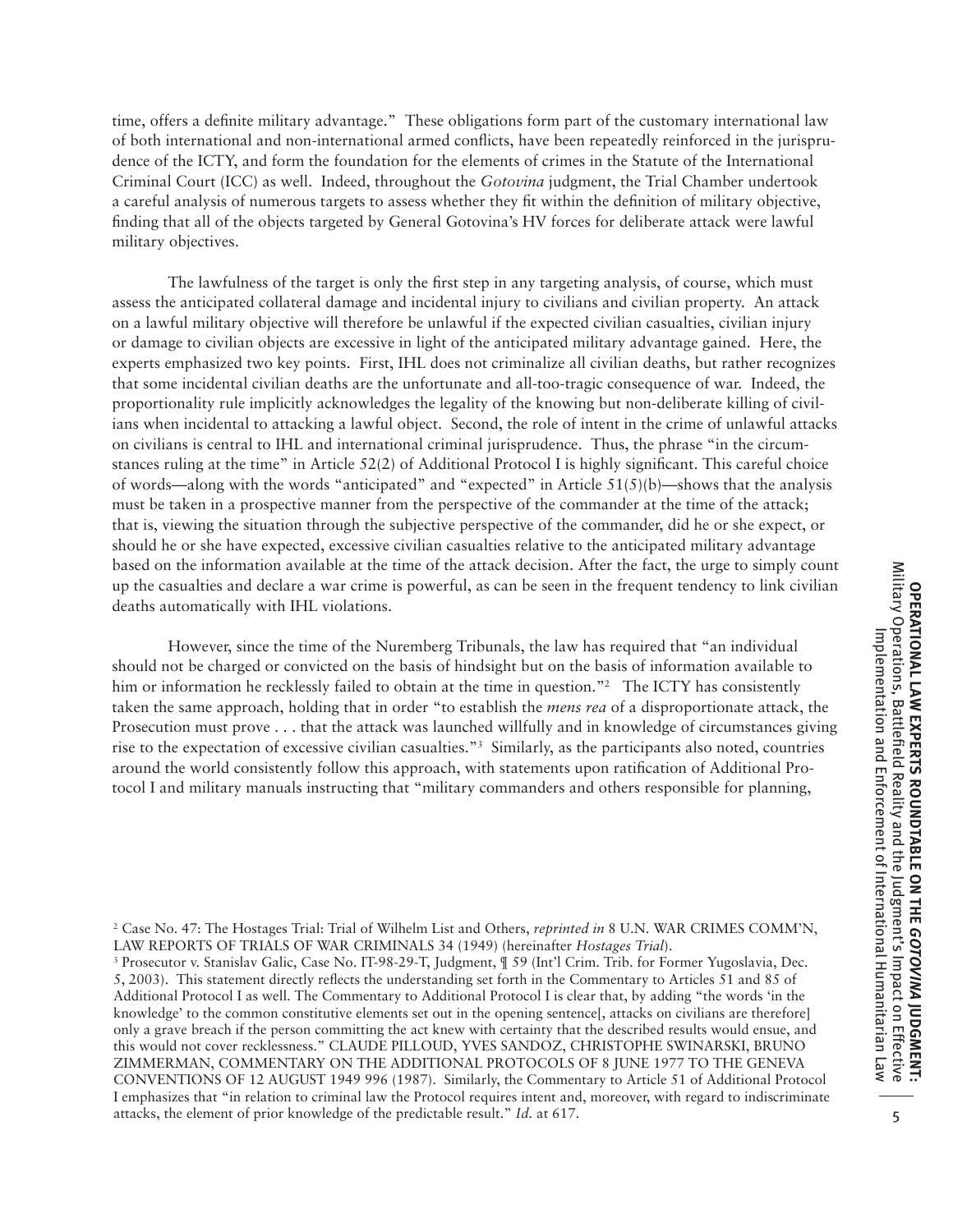deciding upon, or executing attacks necessarily have to reach decisions on the basis of their assessment of the information from all sources which is reasonably available to them at the relevant time."4

During the experts' meeting, there was general consensus that the legal analysis in the *Gotovina*  judgment risks undoing this legal framework for the role of intent in the crime of unlawful attacks against civilians. The judgment, as noted above, finds that all of the HV's targets were lawful military objectives. It then concludes, however, that because a very small percentage (approximately  $4.5\%$ <sup>5</sup>) of the artillery effects could not be attributed to a pre-established lawful object of attack, the overall operation constituted an unlawful attack on civilians. In essence, the finding reflects a double failure. First, it rests primarily on an effects-based analysis that either ignores or disregards any investigation or evidence of the commander's knowledge or intent at the time of the attack—information that is central to any valid IHL analysis. Second, the inference derived from these effects seems operationally irrational: instead of focusing on the 95.5% of valid effects to infer a legally compliant state of mind, the Chamber relied on the 4.5% (an attribution ratio that itself is questionable) of invalid effects to reach the opposite conclusion. The experts recognize that the Trial Chamber ostensibly relied on the order to place Knin under artillery fire as direct evidence of the defendant's state of mind. In doing so, however, the judgment places an overwhelming emphasis on post-attack effects, and draws an objectively irrational inference from those effects (the conclusion that a very small percentage of artillery effects resulting from over 900 rounds fired from maximum range cannot be directly linked to a pre-determined military objective indicates an unlawful intent). The experts were concerned that this methodology—judging targeting decisions based on unreasonable and incorrect standards—could become the accepted approach for assessing targeting decisions and operations. Ultimately, it is impossible to ignore the import of this judgment: it encourages a determination of criminality based almost exclusively on effects, without any grasp of what the alleged perpetrator knew or intended at the time of the attack.

Throughout the course of the expert group discussion, the participants emphasized the essential role of accountability in the effective implementation and enforcement of IHL. But the experts also stressed that accountability that rests on relaxed standards of *mens rea*—or *de facto* elimination of *mens rea* altogether comes at too high a price. The *Gotovina* judgment essentially forces commanders to operate with a standard that accommodates no errors. The legal standard in Additional Protocol I, the ICTY Statute, the ICC Statute and customary international law is that commanders are obligated to make reasonable decisions based on the information available at the time of the attack. The law does not judge commanders based on the outcome alone, nor does it require commanders to be right in all circumstances. Rather, the participants at the November 4, 2011 experts meeting agreed that any assessment of targeting must be based on the commander's intent and whether the decision to launch the attack in question was objectively reasonable

<sup>4</sup> JEAN-MARIE HENCKAERTS & LOUISE DOSWALD-BECK, 1 CUSTOMARY INTERNATIONAL HUMANITAR-IAN LAW 332 (3d ed. 2009) (citing Declaration and Reservations Made upon Ratification of Additional Protocol I, Ireland § 9 (May 19, 1999)) [hereinafter CIHL]. For additional statements by countries including Algeria, Austria, Egypt, Germany, Italy, the Netherlands, and Spain, see CIHL, supra at 332–33. See also DIRECTOR-GENERAL, JOINT DOCTRINE AND CONCEPTS CENTRE, UNITED KINGDOM MINISTRY OF DEFENSE, THE JOINT SERVICE MANUAL OF THE LAW OF ARMED CONFLICT 2.4.2 (2004) ("the responsibility of the officer . . . would be assessed in light of the facts as he believed them to be, on the information reasonably available to him from all sources."). <sup>5</sup>This number is based on an attribution criterion of questionable validity (the 200-meter radius of error). Based on the collective experience of the participants, applying a 200-meter radius of permissible error for cannon and rocket artillery assets firing on identified military objectives from maximum range (20-24 kilometers) is operationally unsupportable. Accordingly, there was consensus that attributing unlawful intent to an attack based on artillery effects occuring beyond 200 meters from a target is unjustified, and that rounds falling between 200-400 meters from the target under circumstances such as those that existed during Operation Storm would be consistent with attacks directed against only lawful targets. If a more operationally rational radius of permissible error were applied, the number of artillery effects not attributable to lawful objects of attack reduces to 1%.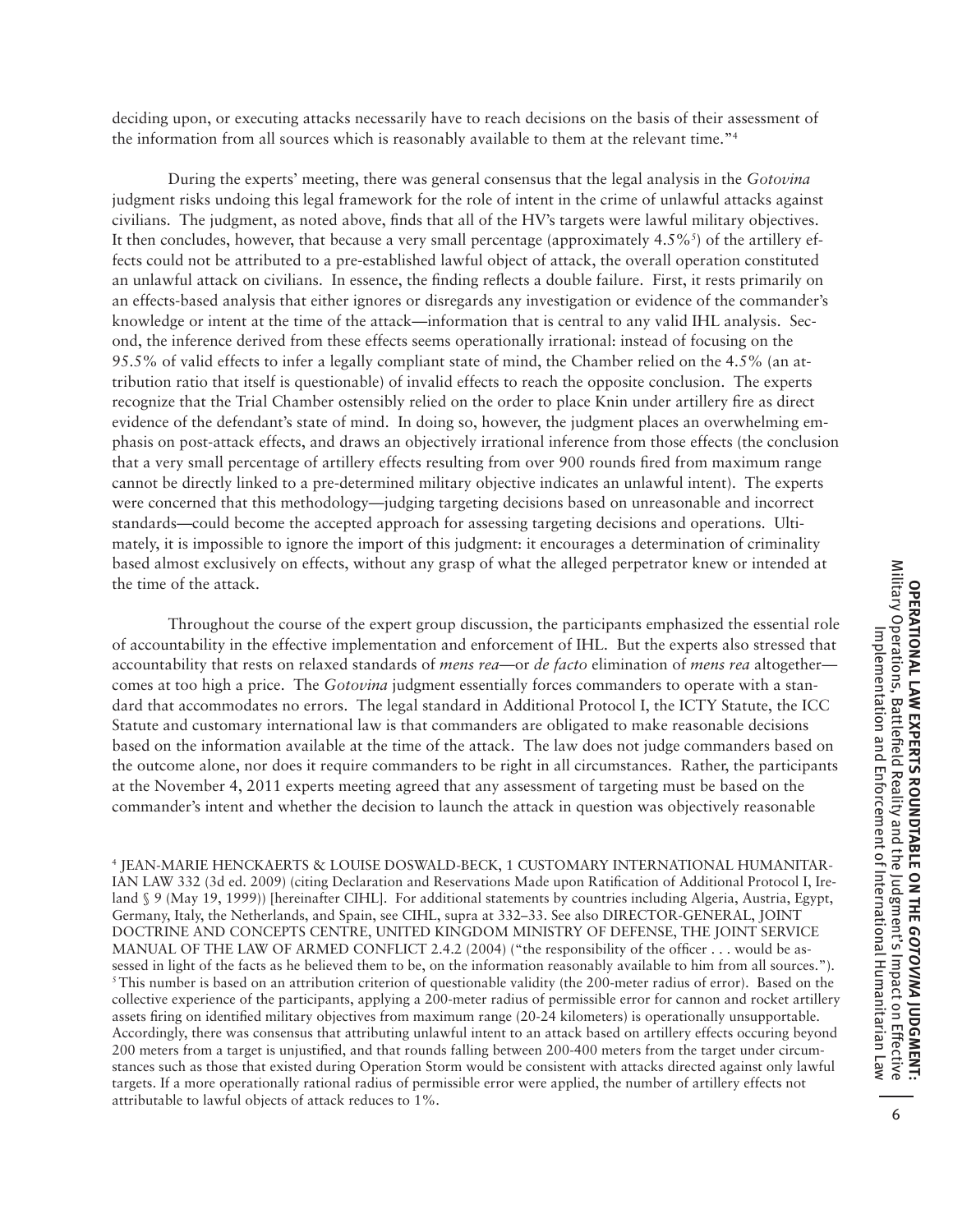based on the information available at the time of decision, including the full range of operational execution variables that influence the actual effects of an attack. More important, beyond the incorrect application of the law, the participants voiced a number of concerns regarding the imposition of a *de facto* strict liability standard for targeting determinations.

First, the judgment's approach appears to lower the legal standard of culpability from the ICTY's established standard of willful or reckless to a standard of reasonable but wrong after the fact, rendering reasonable action by a commander culpable based solely on hindsight and outcome-based interpretations. This approach transforms a reasonable judgment (which by definition is not reckless) into an unlawful judgment solely based on the fact that what was prospectively reasonable was not retrospectively perfect: a strict liability standard. In effect, the judgment conflates the criminal standard with the operational standard in IHL, leaving no room at all for commander discretion and the complexity of the modern battlefield and targeting decision-making. The correct standard in IHL is amorphous and subjective in many instances, but it also fairly represents operational realities. The judgment thus fails to recognize that a commander's judgment may be reasonable but ultimately wrong—and not culpable.

Second, no commander will be able to meet the standard set forth in the *Gotovina* judgment, resulting in an oxymoronic result from the broader perspective of the fundamental goals of IHL. Forcing a commander to a "no error" standard is simply ineffective and even dangerous for future operations. Commanders will either refrain from engaging in military operations altogether out of an overabundance of caution in the face of an impossible standard, or will simply disregard the law entirely as no longer relevant to their purposes and mission. Under either scenario, innocent civilians are the ultimate victims—a result directly at cross-purposes with a central goal of IHL and of the ICTY. Finally, the experts were equally concerned about the long-term disillusionment with international law that will be the likely result as the legal standards for international criminal accountability no longer have a rational relationship to the implementation of IHL in military operations, a topic addressed in greater detail in section III.A below.

#### *B. Proportionality in Practice*

Proportionality is central to IHL's goal of protecting civilians during armed conflict. As noted above, the principle of proportionality mandates that an attack be cancelled if the expected civilian casualties will be excessive in relation to the military advantage gained. This principle balances military necessity and humanity and is based on the confluence of two key ideas. First, the protection of civilians necessitates that sometimes attacking even a lawful enemy objective is impermissible because the collateral consequences clearly outweigh whatever advantage would result from the attack. Second, the legal proscription on targeting civilians does not extend to a complete prohibition on all civilian deaths. The law has always tolerated "the incidence of some civilian casualties . . . as a consequence of military action,"6 although "even a legitimate target may not be attacked if the collateral civilian casualties would be disproportionate to the specific military gain from the attack."7 That is, the law requires that military commanders and decision makers assess the advantage to be gained from an attack and assess it in light of the likely civilian casualties.

<sup>6</sup> Judith Gardam, *Necessity and Proportionality in* Jus Ad Bellum *and* Jus in Bello, in INTERNATIONAL LAW, THE INTERNATIONAL COURT OF JUSTICE AND NUCLEAR WEAPONS 283–4 (Laurence Boisson de Chazournes & Philippe Sands eds., 1999).

<sup>7</sup> Legality of the Threat and Use of Nuclear Weapons in Armed Conflict, Advisory Opinion, 1996 I.C.J. 226, 365 (July 8) (Higgins, J., dissenting) [hereinafter *Nuclear Weapons*].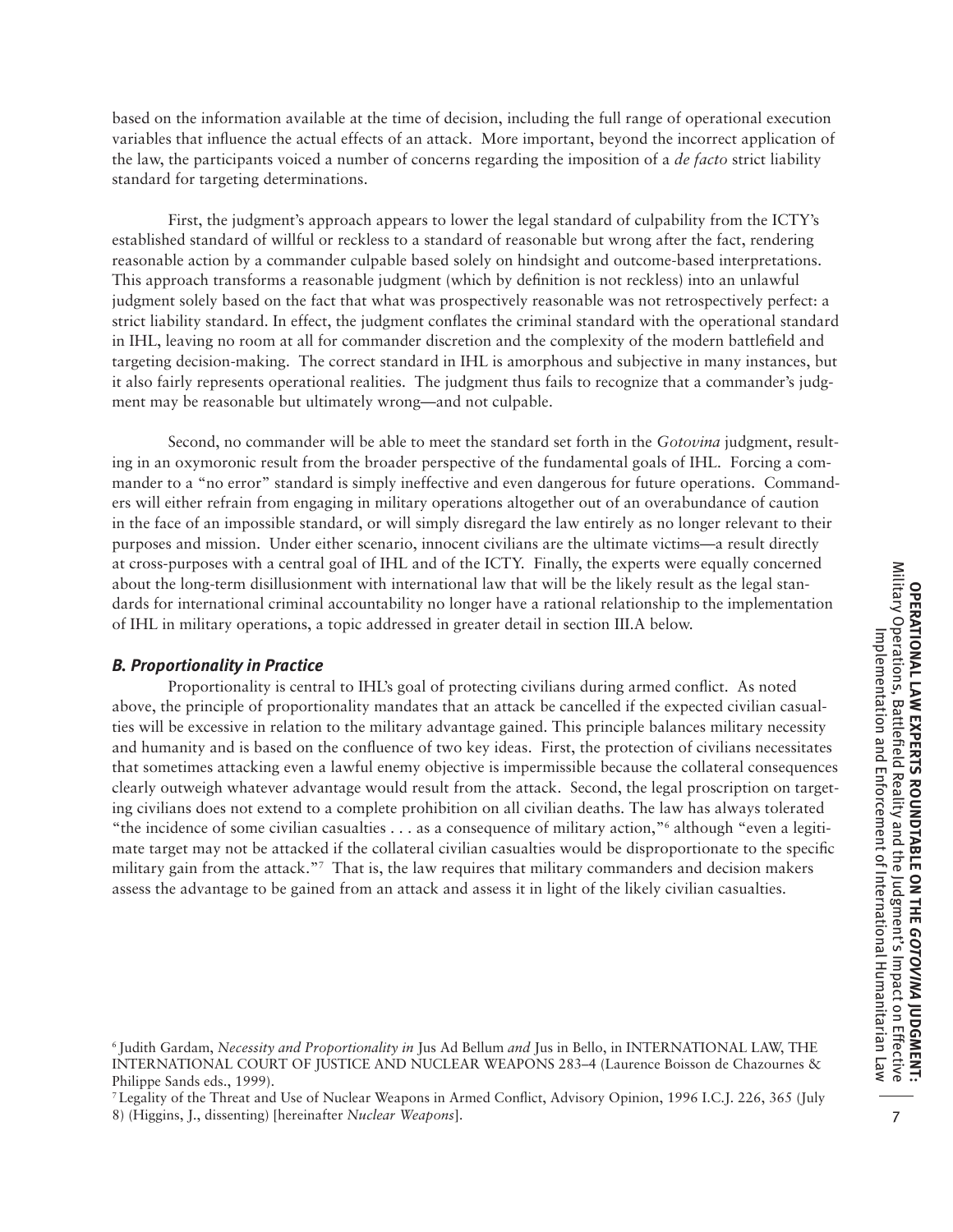Additional Protocol I contains three separate statements of the principle of proportionality. The first appears in Article 51, which sets forth the basic parameters of the obligation to protect civilians and the civilian population, and prohibits any "attack which may be expected to cause incidental loss of civilian life, injury to civilians, damage to civilian objects, or a combination thereof, which would be excessive in relation to the concrete and direct military advantage anticipated."8 This language demonstrates that Additional Protocol I contemplates incidental civilian casualties, and appears again in Articles  $57(2)(a)(iii)^9$  and  $57(2)(b)$ ,<sup>10</sup> which refer specifically to precautions in attack.

The Rome Statute also incorporates the principle of proportionality in criminalizing war crimes. Article 8(2)(b)(iv) forbids

[i]ntentionally launching an attack in the knowledge that such attack will cause incidental loss of life or injury to civilians or damage to civilian objects or widespread, long-term and severe damage to the natural environment which would be clearly excessive in relation to the concrete and direct overall military advantage anticipated.11

Both formulations emphasize that proportionality is not a mathematical concept, but rather a guideline to help ensure that military commanders weigh the consequences of a particular attack and refrain from launching attacks that will cause excessive civilian deaths.

Few international, regional, or national cases have tackled questions of proportionality directly,<sup>12</sup> particularly in the type of complex operational targeting scenario present in Operation Storm. The experts at the November 4, 2011 meeting stressed that military operational lawyers engage in proportionality analyses as part of the planning and execution of virtually every targeting operation. In view of both the complexity and the importance of proportionality as a key component of targeting decision-making and execution, the experts carefully examined the sole proportionality assessment in the *Gotovina* judgment (with regard to the attack on President Martic's residence) and found it deficient, both with regard to the application of the law in that case and to the ability of commanders to apply the law effectively in future operations. The Trial Chamber appears to assess the proportionality of the attack on President Martic's residence in a retrospective manner using the post-attack effects as the primary factor. The experts firmly agreed that it is axiomatic that any tribunal or court assess the elements of the proportionality analysis—both the military advantage and the civilian casualties—from the perspective of the commander before the attack.

The careful choice of words in Additional Protocol I—"anticipated" and "expected"—manifests the IHL requirement that the analysis must be taken in a prospective manner from the perspective of the commander at the time of the attack; that is, did the commander expect, or should he have expected, excessive civilian casualties relative to the military advantage he anticipated gaining, based on what he knew at the time of the decision to attack the target. After the fact, the urge to condemn a decision to attack based

<sup>10</sup> Id. art. 57(2)(b) ("[A]n attack shall be cancelled or suspended if it becomes apparent that the objective is not a military one or is subject to special protection or that the attack may be expected to cause incidental loss of civilian life, injury to civilians, damage to civilian objects, or a combination thereof, which would be excessive in relation to the concrete and direct military advantage anticipated.").

<sup>11</sup> Rome Statute of the International Criminal Court art.  $8(2)(b)(iv)$ , July 1, 2012, 2187 U.N.T.S. 90.

<sup>12</sup> In *Prosecutor v. Galic*, the ICTY considered proportionality with regard to the shelling of a football game where military personnel were present in the stadium.

<sup>8</sup> AP I, *supra* note 1, art. 51(5)(b).

<sup>9</sup>*Id.* art. 57(2)(a)(iii) ("With respect to attacks, the following precautions shall be taken: (a) those who plan or decide upon an attack shall: . . . (iii) refrain from deciding to launch any attack which may be expected to cause incidental loss of civilian life, injury to civilians, damage to civilian objects, or a combination thereof, which would be excessive in relation to the concrete and direct military advantage anticipated.").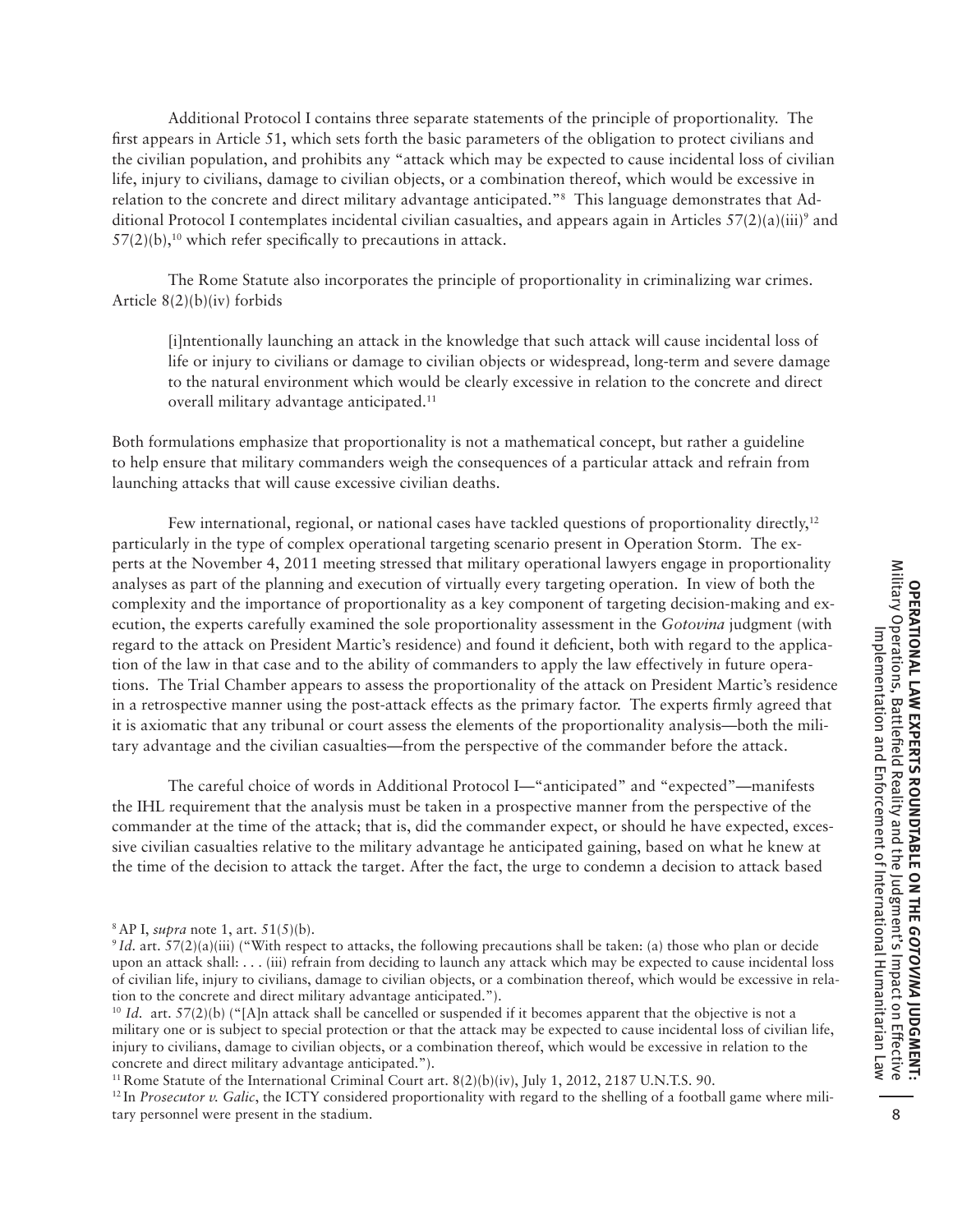retrospective approach falls prey to the challenge of comparing the impact of civilian deaths to military advantage gained or lost. The former are dramatic and emotional and "lend themselves to powerful pictures and strong reactions."13 Military advantage, in contrast, is abstract, has little or no emotional impact and is difficult to convey in pictures. It will often prove difficult to fairly assess whether collateral damage is excessive in practice because the military advantage from an attack may not be immediately apparent to an observer. The retrospective approach can therefore lead to departures from the accepted application of the In the specific instance of Operation Storm, the participants at the expert roundtable discussed extensively how a proportionality analysis would be conducted in such a situation. The first step is, naturally, to assess the lawfulness of the target—as the Trial Chamber did in finding that President Martic's residence was a lawful target. But the analysis does not end there. It is essential then to examine the value of the target in the context of the entire operation (and not merely as an individual object of attack)—in this case, Martic was the supreme military commander of the SVK during a deliberate attack against improved enemy defensive positions protecting their most vital strategic asset: their capital city. The experts agreed that

almost any military commander would consider disrupting the ability of such a commander to influence the command, control, and communication of his forces during the decisive phase of an attack to be one of the highest priority targets. In the context of Operation Storm, Martic was perhaps the most valuable target in the city of Knin.

on actual casualties may be powerful, as can be seen in the frequent tendency to link civilian deaths automatically with IHL violations (which, the experts noted, renders the judgment even more perplexing because it did not identify any civilian casualties caused by the attack). However, such a methodology utterly undermines the logic of the proportionality rule, which emphasizes the *anticipated* effects of an attack. A

principle of proportionality.

The experts also emphasized that a legitimate application of the proportionality rule requires an understanding of why a target is valuable—for example, does it make the attacking party stronger, the defending party weaker, and so on. Targets are not attacked merely because they are susceptible; they are attacked to produce defined effects related to the overall tactical and operational end state. Disrupting Martic's ability to influence the battle, whether by targeting him directly, severing his command and control capabilities, or fixing him in place and isolated from his operational command post, for example, therefore offered a tremendously significant military advantage, particularly from the perspective of the commander at the time of the attack. Intelligence showing that Martic was in the building at the designated time would be relevant as well to the determination of the value of the building as a military objective. The Trial Chamber does not address these considerations at all, offering only the cursory statement that Martic's residence was a lawful objective with no examination of the value or the military advantage at the time of the attack.

On the alternate side of the proportionality assessment, the experts emphasized the need for equally careful consideration of the risk to civilians and the likely numbers of civilian casualties. Just as military advantage requires a thorough understanding and analysis of the nature and value of the target at the time of the attack, so the analysis of likely civilian casualties demands that a commander gather information regarding civilians who live and work in the area, and those who are likely to be present at the time of the attack. Again, this assessment is heavily dependent on intelligence to enable the commander to get a picture of the situation on the ground around the target at the time of the attack so as to make the best decision possible. Simply noting that the designated lawful target is located in a civilian area is generally insufficient, but that appears to be the extent of the Trial Chamber's analysis. Such a cursory approach ignores questions of whether civilians were actually still present in the city of Knin, whether they were likely to be present in the area around the target at the time of the attack, where they were at the time of attack, whether they were

13 Joseph Holland, *Military Objective and Collateral Damage: Their Relationship and Dynamics*, 2004 Y.B. INT'L HUM. L. 7, 47.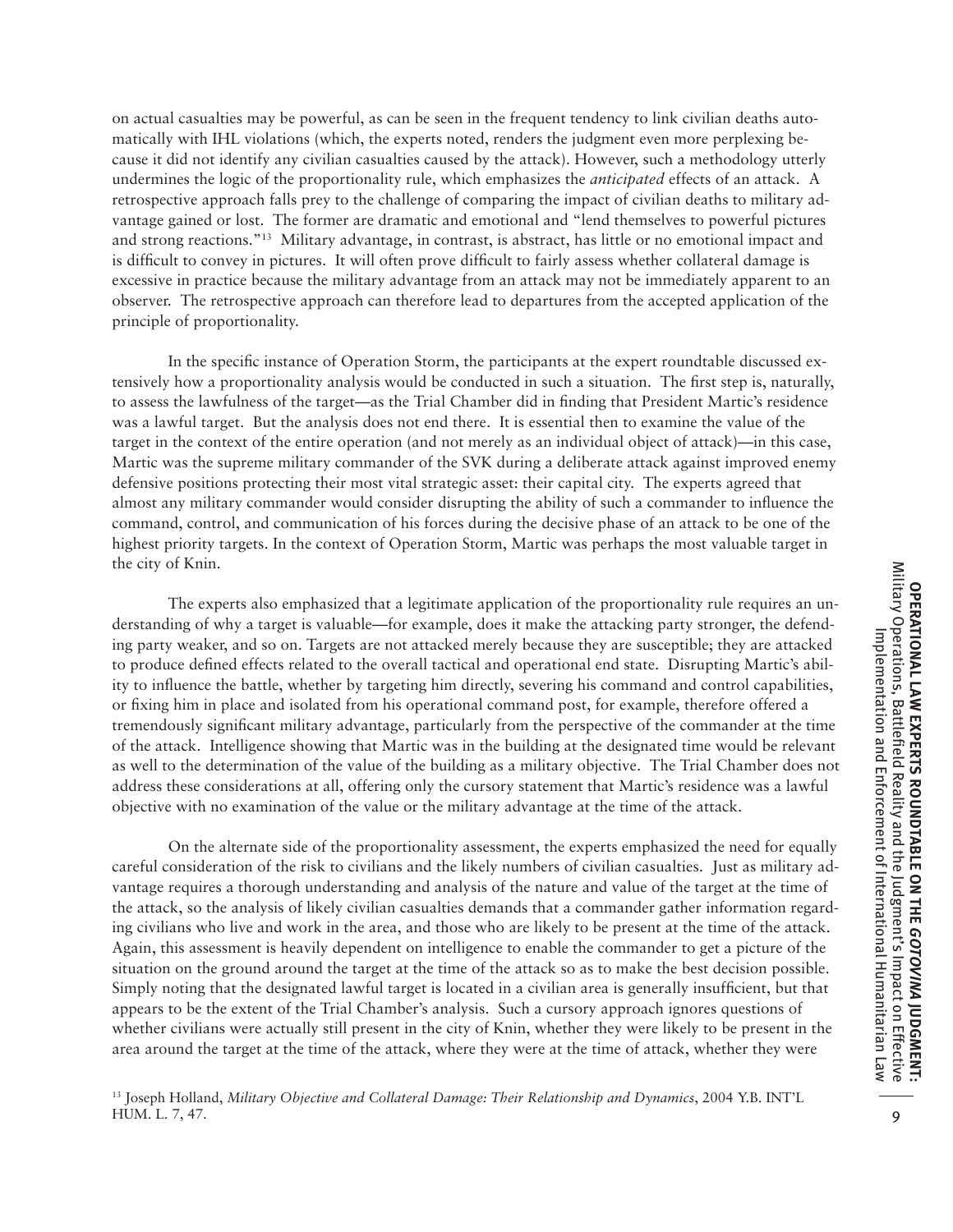susceptible to the methods and means of attack, and how many civilians might be present and within the blast radius of the artillery attack, just to note a few critical aspects of information necessary for a comprehensive proportionality analysis.

The experts raised concerns about the nature of the Trial Chamber's application of the principle of proportionality in the instant case of the attack on Martic's residence. In particular, although the Trial Chamber correctly referenced proportionality in analyzing the lawfulness of the attack on Martic's residence, it cited no relevant information from the Prosecution on which to base its conclusion of illegality. As a result, the judgment seems to apply a wholly retrospective approach to proportionality and failed to accord proper weight to the information about the commander's intent or analysis at the time of the attack. A second shortcoming, linking directly back to the importance of the target's value, is that the judgment does not appear to consider the operational impact of attacking a target as significantly valuable as Martic. Many of the experts in fact expressed incredulity that such a low number of artillery rounds fired for harassing and/or disrupting effect at a time when civilians were unlikely to be out in public could be considered unlawful. The methodology – to the extent there is one – in the judgment does not represent the requisite marriage of intelligence and battle operating effects that is at the heart of the proportionality assessment at the time of the attack. Beyond these immediate shortcomings, however, the experts shared a number of broader concerns about the impact of this case if the existing proportionality approach were to stand going forward.

First, some suggested that the failure to delineate and assign value to the military advantage to be gained from the target in question will undermine IHL's goal of reducing death and suffering in war generally. Commanders who have no guidance or unhelpful guidance regarding how to assess lawfulness and proportionality in targeted leadership strikes may well simply adopt the tactic of large-scale attacks on enlisted personnel on the assumption that such attacks engage no complicated and amorphous proportionality judgments. Whereas carefully targeted strikes can have substantial efficacy in reducing the enemy's ability and will to fight while causing only minimal casualties, the alternative would lead to extensive casualties and prolonged conflicts, a result neither international tribunals nor military leaders find palatable.

Second, to highlight two of the central themes of the expert discussion, the Trial Chamber's approach does not provide either clarity or predictability for commanders planning and executing future military operations. A commander who is to be judged based on post-attack effects has no way to know, at the time of the attack, how to determine the parameters of lawful conduct. Here, it is important to emphasize that proportionality is more than just a principle; it is a methodology for assessing lawfulness in advance through careful consideration of both the value of the military advantage and the likelihood of civilian casualties. By failing to either enunciate or apply any methodology in its proportionality analysis – by disregarding the numerous factors and variables that bear on a commander's decision-making process – the Trial Chamber provides no guidance to future commanders on the lawful implementation of IHL in targeting. For many of the experts at the Nov. 4, 2011 meeting, this failure of methodology does a great disservice both to commanders of future military operations who seek to adhere to IHL and also to the law itself by undermining efforts to fulfill its goals and obligations.

#### *C. Incentivizing Co-mingling of Civilian and Military Objectives*

Both legal flaws above—the disregard for the commander's intent at the time of the attack and the incorrect application of proportionality using post-attack effects—clearly inhibit the ability of commanders to operate effectively within IHL's parameters. As important, the single-lens focus on outcome and effects opens the door to a grave danger: the exploitation of the law by the defending party for its own defensive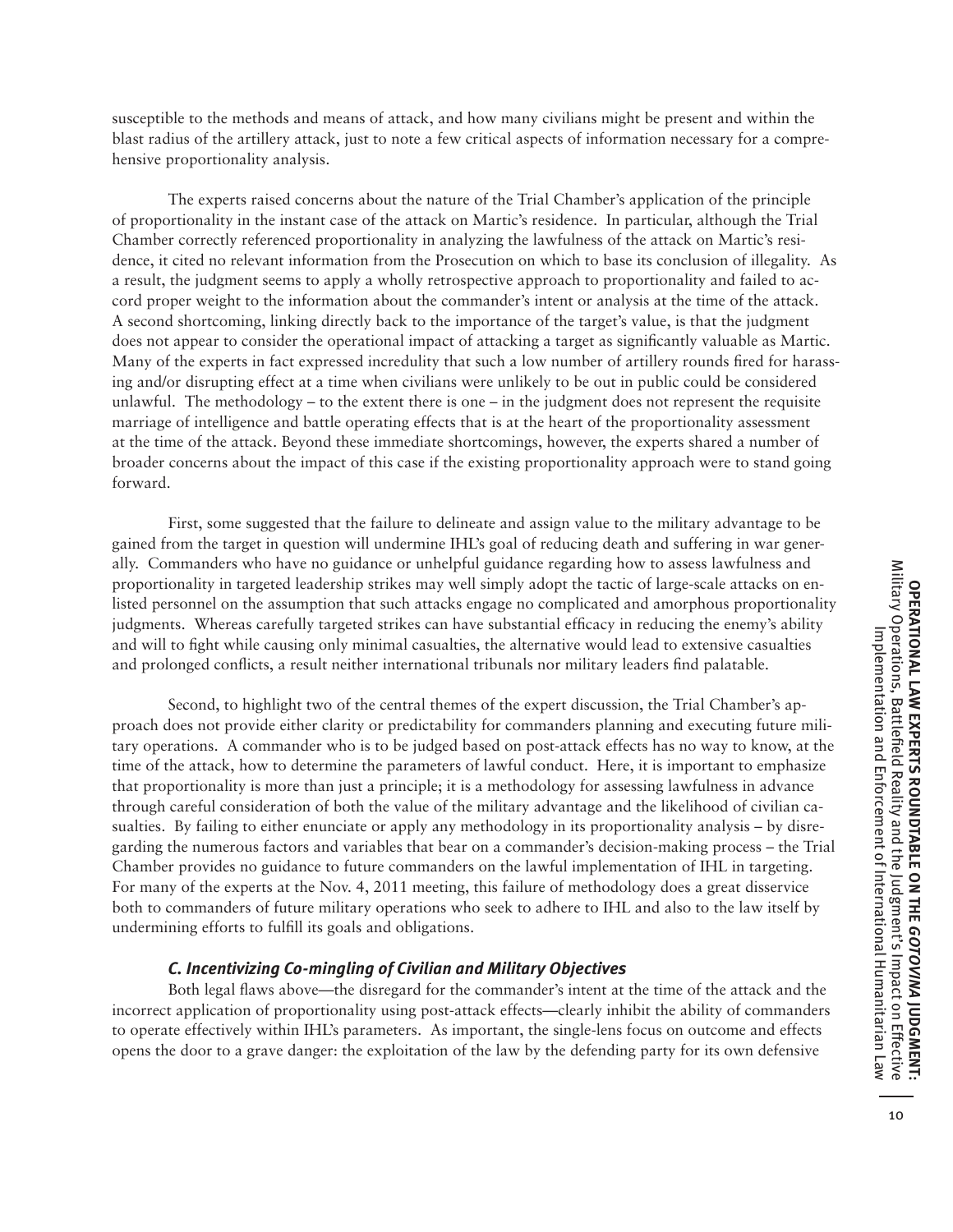and propaganda purposes. The experts at the November 4, 2011 meeting voiced extensive concerns about the impact such developments have on the very persons IHL seeks to protect: the civilians caught up in the combat zone.

IHL mandates that all parties take certain precautionary measures to protect civilians. Without a doubt, the identification of military objectives and the proportionality considerations discussed above are, of course, precautions. But the obligations of the parties to a conflict to take precautionary measures go beyond that. Beginning at the broadest level, Article 57(1) of Additional Protocol I states: "In the conduct of military operations, constant care shall be taken to spare the civilian population, civilians and civilian objects." Article 57 then sets forth a list of precautions to be taken in attack. Recognizing that the party in control of the territory where the conflict is taking place is often best situated to protect civilians from the unfortunate consequences of war, however, Additional Protocol I places obligations on the defending party as well. Most relevant to the instant discussion, Article 58(b) obligates all parties to "avoid locating military objectives within or near densely populated areas." Although Additional Protocol I emphasizes the attacking party's affirmative obligation to take precautions in planning and launching attacks, this obligation in no way diminishes the defending party's obligations.<sup>14</sup> As the Commentary explains, "[b]elligerents may expect their adversaries to conduct themselves [lawfully] and to respect the civilian population, but they themselves must also cooperate by taking all possible precautions for the benefit of their own population as is in any case in their own interest."15 Parties therefore have an obligation to protect their own civilians from the consequences of their own offensive actions as well as those of the enemy. Article 58, which expands on pre-existing norms, is considered customary international law.16

Recent conflicts in particular have involved extensive co-mingling of civilian and military objects, which poses a grave danger to civilians and requires that parties scrupulously adhere to IHL's obligations and principles so as to maximize protection for civilians and minimize incidental harm. The fact that objects are co-mingled and that civilians are present in and near military objectives in no way absolves an attacking party of any legal and moral obligations—indeed, it is at such times that the role of law in military operations is of heightened importance. However, focusing only on the attacking party's obligations in recent years has led some to argue that the recent shift in emphasis overall from defender to attacker creates perverse incentives for the defender to use the civilian population as a shield.

The *Gotovina* judgment does not mention Article 58 of Additional Protocol I at all. This inexplicable failure to consider the defending party's obligations during military operations creates strong perverse incentives. As many of the experts noted with concern, when parties face no legal consequences, and a potential operational advantage, for co-mingling civilian and military objects, every apartment will be a command center as militaries and armed groups embed themselves in cities to use the civilian population as a shield. Beyond the tactical advantage parties may seek to gain by co-mingling military objectives in the civilian population, they often have a broader, and more problematic, strategic purpose. This latter goal, which is significantly more insidious, is to use resulting civilian deaths as a broader strategic tool to accuse the attacking party of war crimes, diminish support for the war effort in that country, or otherwise change

<sup>&</sup>lt;sup>14</sup> Although the obligation to take "constant care" appears in Article 57, which addresses the attacking party, the Commentary suggests that both parties have such an obligation: "The term 'military operations' should be understood to mean any movement, manoeuvres, and other activities whatsoever carried out by the armed forces with a view to combat." COMMENTARY ON THE ADDITIONAL PROTOCOLS, *supra* note 3 at 680. <sup>15</sup> *Id.*

<sup>16</sup> *See e.g.,* Prosecutor v. Kupreskic, Case No. IT-95-16-T, Judgment, ¶ 524 (Int'l Crim. Trib. for the Former Yugoslavia Jan. 14, 2008).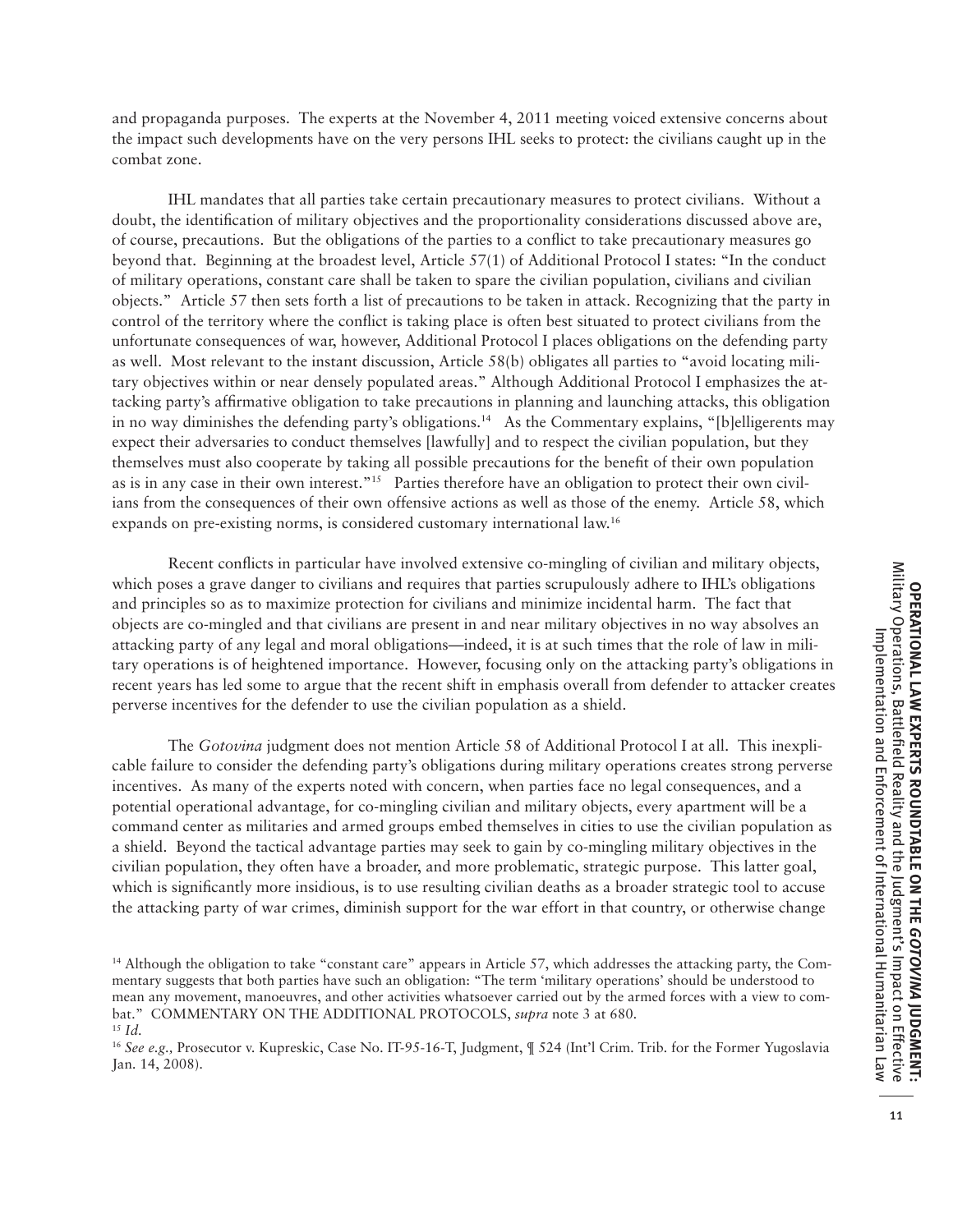the course of the conflict. Civilians thus become a pawn at the strategic level as well, because they are used not only for tactical advantage (i.e., shelter) in specific situations, but for broader strategic and political advantage as well. Both the tactical and strategic goals are only realized at the direct expense of the civilian population; both goals therefore run directly afoul of the "intransgressible principle"<sup>17</sup> of distinction. When a judgment with the potential to become the most significant jurisprudence on complex targeting operations does not even mention the defending party's obligations or highlight the consequences of comingling for the implementation of the central IHL principle of distinction, it will fail to adequately fulfill its promise for the enforcement and development of IHL.

The experts do not believe that the judgment either explicitly endorses such co-mingling, or suggests that commanders responsible for this type of bad faith exploitation of the law are immune from accountability. However, there was general consensus that by subjecting the attacking commander to a *de facto* strict liability standard, the *Gotovina* judgment actually contributes to these perverse incentives. Several of the experts noted that IHL specifically does not create a strict liability standard because it balances military operational considerations with humanitarian concerns. IHL contemplates death of civilians and destruction of civilian property during wartime—precisely for this reason the principle of proportionality and the obligations it imposes to minimize risks to civilians is so critical. The rule of reasonableness in the principle of proportionality thus guards against a "non-rule" that no military can follow and that opens the door to perverse manipulation. In a world of strict liability where commanders are criminally culpable for every artillery projectile that cannot be attributed to a lawful object of attack —including the unforeseen, unanticipated and unintended—the result is not greater protection for civilians. Rather, as the experts warned, the enemy would simply surround himself with civilians in every conceivable location and circumstance, effectively guaranteeing greater civilian casualties and increased civilian suffering. As many of the experts emphasized, the application of the law as it stands in the *Gotovina* judgment thus produces a result directly opposite to the ICTY's central goals—accountability for violations of IHL and increased protection for civilians in armed conflict. Indeed, some of the experts felt strongly that the existing judgment places more civilians in danger than any other decision in IHL jurisprudence, because armies will continue to fight and the judgment effectively ratifies the use of civilians and the civilian population as a shield for defensive military operations.

#### *D. The Complexity of the Legal and Operational Paradigm*

Targeting in the context of military operations lies at the heart of a complex operational and legal paradigm. In many ways, the legal flaws and the experts' concerns expressed above stem from the overly simplistic view of this paradigm in the *Gotovina* judgment (which is somewhat perplexing, considering there was extensive evidence offered by both the prosecution and defense regarding this complex process). In the judgment, targeting is presented as a determination of lawful military objective, an assessment of the presence of civilians, and a post-attack analysis of effects. The experts at the November 4, 2011 meeting, many of whom have served in both operational and legal roles, agreed that the judgment's approach does not represent the reality of the combat environment, the targeting decision-making process or the legal analysis inherent in any targeting operation. The judgment's legal conclusions therefore lack the appropriate measure of operational sophistication that is necessary for understanding both how to apply the law and the consequences of that legal application to the implementation of IHL in future operations.

A nearly infinite number of variables impact the execution of combat operations and the use of force against targets, both planned and fleeting targets. Although careful planning for military operations attempts to incorporate as many of these variables as possible, and their attendant effects and variations, it is an axiom of military operations that "no plan survives first contact with the enemy." Some of these variables include: quality and quantity of intelligence (about both enemy and civilian locations), quality of

<sup>17</sup> *Nuclear Weapons, supra* note 7, at 257.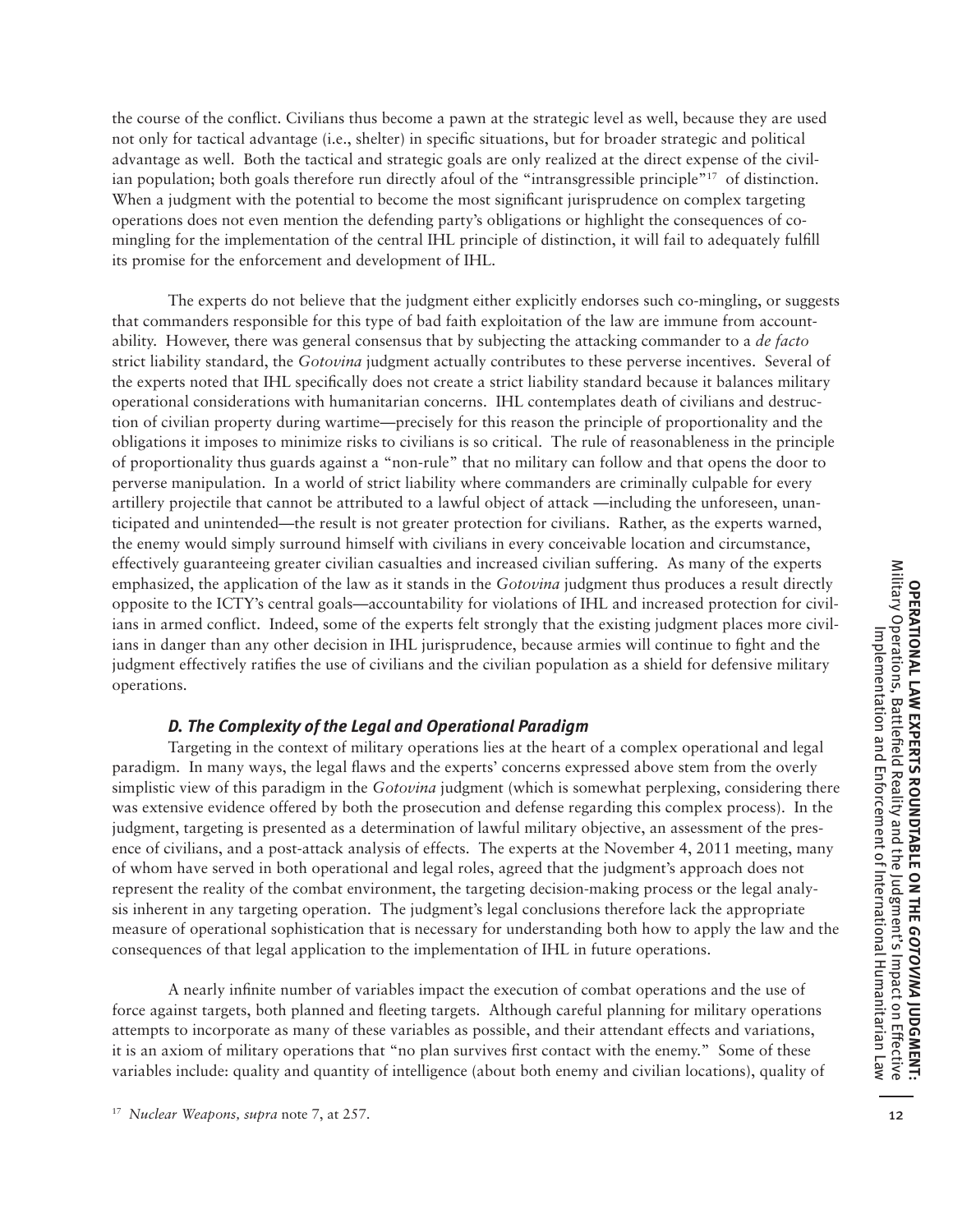realities, a grave error that undermines the important purpose the tribunal seeks to achieve in assessing the Effective realization of IHL's central goals takes place at multiple levels: training and dissemination, implementation in planning and execution of operations, and enforcement and accountability for violations after a conflict comes to an end. Each is essential to maximize the protection of civilians and ensure effective and lawful military operations; none is sufficient on its own to accomplish these goals. Underpinning these interlocking facets of IHL implementation is a fundamental respect for and reliance on the law as an effective tool and framework. Given their extensive experience at the highest legal and operational levels, the experts at the November 4, 2011 meeting devoted considerable time to the possible broader consequences of the *Gotovina* judgment for the implementation of the law and the effective application of the law Military Operations, Battlefield Reality and the Judgment's Impact on Effective<br>Implementation and Enforcement of International Humanitarian Law Military Operations, Battlefield Reality and the Judgment's Impact on Effective during military operations. The legal flaws in the judgment that are outlined and detailed above are without a doubt of serious concern. But on a longer-term and wider-ranging level, the judgment also undoes the Implementation and Enforcement of International Humanitarian Law

**III. Institutional Concerns and Second-Order Effects**

legality of the targeting operation.

balance and relationship between the key features of IHL compliance noted above: training, implementation and enforcement. The participants expressed significant concern that when the legal framework for enforcement no longer makes sense at the operational level, this disconnect undermines efforts to ensure lawful and effective military operations.

equipment, the training and capability of crews, quality of munitions, timing, terrain, weather, fatigue, location of fire support assets and many others. All of these variables are integral to any targeting process at the time of the planning and the attack; they are all also relevant for a tribunal or court in assessing the reasonableness of the commander's decision-making process. The enemy's tactics, conduct and changes in situation throughout the course of the operation are, of course, significant variables as well—not only in terms of the operational choices the attacking party makes, but also in terms of the effects of the military operations on civilians and civilian objects. And yet the Trial Chamber looked solely at the radius of effects of attacks on pre-planned targets in assessing the lawfulness of the HV attack on the city of Knin. It did not consider that some effects could have been the result of attacks on fleeting or opportunistic targets or the result of SVK defensive action. For many of the experts at the roundtable discussion, the Trial Chamber's failure to recognize or incorporate these considerations into its analysis represents a disregard for the operational

## *A. Respect for International Law*

The ICTY and the other international and hybrid tribunals have made an extraordinary—perhaps even immeasurable—contribution to the development of IHL over the past decade and more. Indeed, one of the mandates of the tribunal is the progressive development of IHL. The experts agreed that the *Gotovina* judgment is unfortunately a negative development, one that will contribute to a diminution of the value of international law, particularly in the eyes of those who implement IHL at the tip of the spear—the military commanders and lawyers tasked with carrying out missions in accordance with IHL. The judgment's focus on effects, and particularly the use of a tiny percentage of effects to reach an overarching conclusion of unlawfulness, takes the law in an unwelcome direction. The potential consequence that even one civilian casualty equals a legal violation is not synonymous with IHL, but rather is more akin to human rights law. Militaries can train their troops to act in accordance with such a standard, but the experts seriously questioned whether such developments are desirable not only from the military perspective but from the standpoint of the tribunal and the international community's goals for a robust legal regime to regulate conflict.

First, if the legal standards and approach in the *Gotovina* judgment become the accepted legal framework, the way results are used after the fact will create a culture of unpredictability and uncertainty regarding the law and the application of standards to conduct. Military commanders will hesitate to take even lawful action that could shorten hostilities and will view the law solely as an unreasonable constraint, not as an effective tool for lawful mission accomplishment. Many of the experts emphasized that military force is not something to be undertaken lightly. As unpleasant and unfortunate as it may be, war means

**OPERATIONAL LAW EXPERTS ROUNDTABLE ON THE**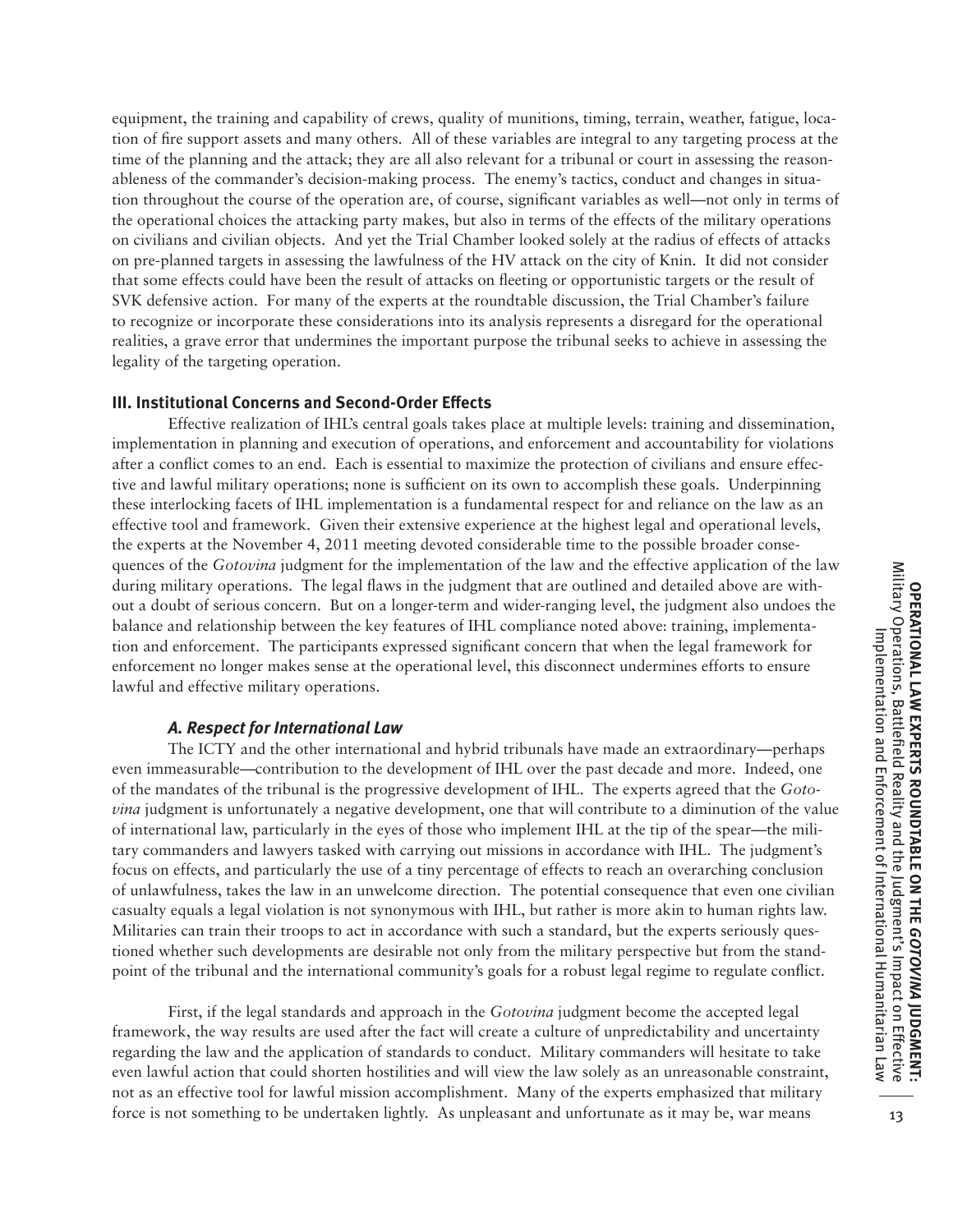fighting and fighting means killing. Tentativeness has no place on the battlefield, but lawfulness does. Over time, the unpredictability and uncertainty fostered by the legal approach in this judgment could lead to a lack of respect for international tribunals and institutions precisely because of the disconnect between the application of the law by such entities and the operational realities and exigencies military forces face. From there, it is a short step to a reluctance to submit to jurisdiction. Here there was general consensus among the experts that IHL-compliant militaries see international law as a critically valuable tool, leading to grave concerns when the decisions of a respected international tribunal produces such counterproductive results.

Beyond the effects in the U.S. and other western militaries, the experts also voiced a number of worries regarding the implementation and incorporation of IHL by developing countries. If the legal standards are counterintuitive and hard to understand, perhaps even harder to apply, these militaries will be dismissive of the law and its obligations. Furthermore, the strict liability standard is one that militaries with lesser capabilities absolutely cannot meet. Among the participants at the experts meeting, many felt that IHL will thus lose a constituency growing in size and importance, a problematic development especially at a time of increased interest and formative growth among these countries.

#### *B. Future Operations*

At the more practical implementation level, the experts at the November 4, 2011 meeting also focused on the need to help commanders of future military operations implement the law as effectively as possible. In the pre-conflict stage, the judgment will affect the development of doctrine at all levels as militaries will need to reformulate their strategic and tactical paradigms in order to come to terms with a strict liability, no error standard and a conflict environment in which defending parties have free rein to exploit civilians and civilian property for nefarious purposes. Similarly, it will have implications for training at all levels, but the implications go well beyond the need simply to develop new training methods and modules. Rather, militaries will have to explore and assess how to train commanders, lawyers, and troops to comply with a legal standard that rests accountability on post-hoc effects and outcomes. Another concern several experts raised is the challenge of drafting and implementing rules of engagement for operations governed by the legal standards at issue here. Rules of engagement distill law, strategy and policy into tactical instructions for military personnel regarding when and against whom they can use force. Properly applied, IHL forms the outer boundaries of lawfulness for conduct during armed conflict and thus is the outer framework for the rules of engagement. Here, the unpredictability and narrowness of the legal standard removes the central role IHL plays and should play in the formation of rules of engagement and strategic decisions regarding the application of force in pursuit of political and military goals.

In many ways, the unrealistic standards in the *Gotovina* judgment turn the policy decisions regarding the desirability of certain targets or operations into legal decisions because the no error legal standard narrows the commander's field of action so dramatically that the space for commander discretion and policymaker discretion begins to disappear. The result is political paralysis: in some situations, one could resolve an issue with less damage and fewer casualties but only if the political leaders are willing to make a courageous decision about target selection and application of force. The Gotovina judgment effectively makes law the last refuge of scoundrels, as one expert explained, enabling policy makers to hide policy decisions behind the law and duck their responsibilities in the face of overly rigid legal norms.

Finally, the application of IHL in the judgment, particularly the no error standard, has consequences for joint operations both now and in the future. Coalition operations in Afghanistan have highlighted the challenges of multiple forces working together with different views of the nature of the conflict, the applicable legal paradigm, and the appropriate way in which such legal regime should be interpreted and applied in practice. The addition of uncertain, hard to apply standards from the entity that many view as a key player in the development and preservation of IHL will only exacerbate those challenges, from joint train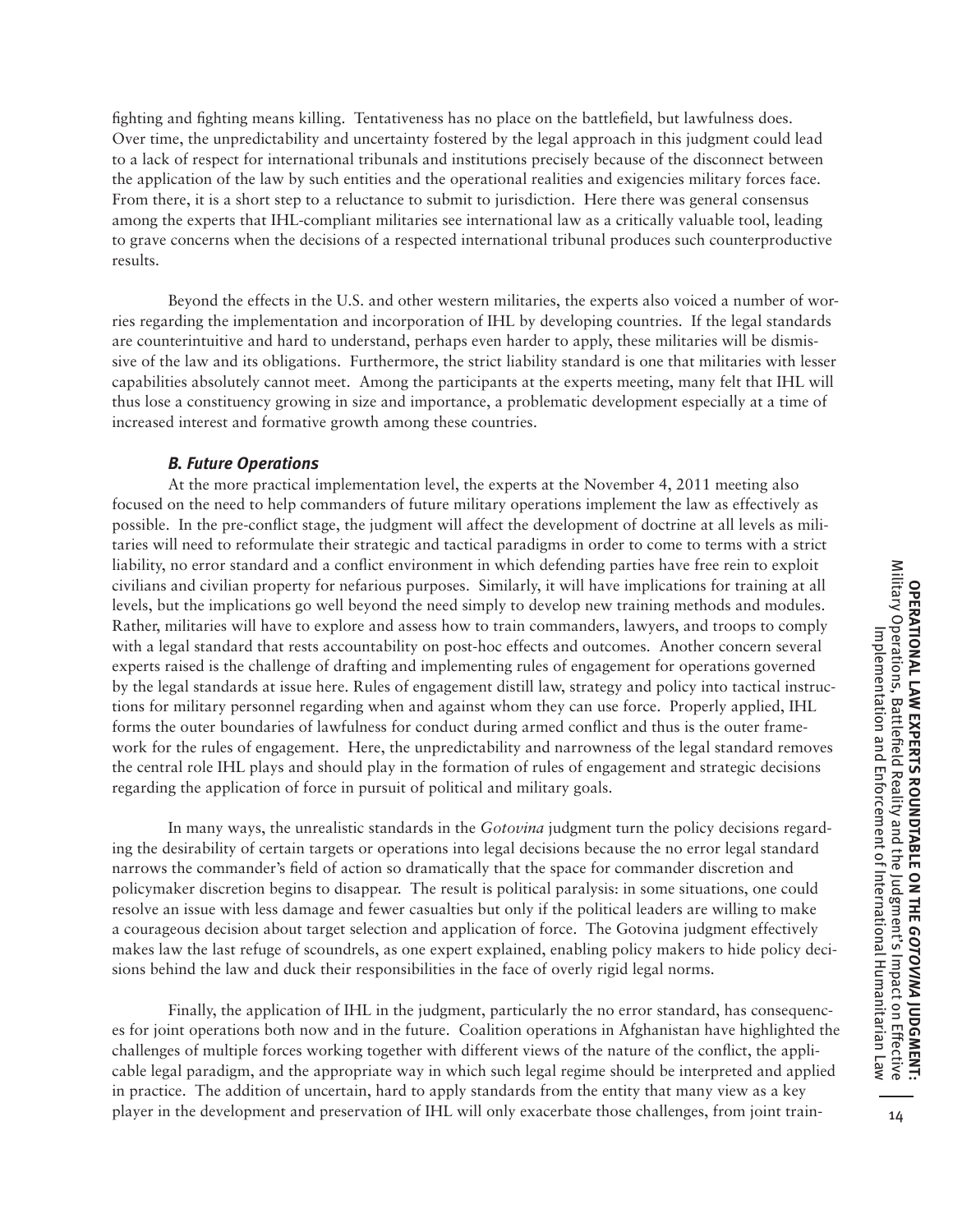ing to operational planning to actual implementation and action. Coalition operations have great value and continue to have an important role, as the recent NATO operation in Libya demonstrates. Undermining the effectiveness of joint operations by layering legal confusion and unpredictability on top of existing interoperability challenges is both problematic and undesirable.

#### *C. Institutional Concerns: The Effect on the Military*

The U.S. and other advanced western militaries have a carefully developed and demonstrably sound system for the provision of legal advice before and during military operations. Military commanders and military lawyers both have important roles to play in this system, roles that depend on respect for each other and the respect of the troops for both the commander and the lawyer and their respective contributions to lawful and effective military operations. There was unanimous agreement among the expert participants at the November 4, 2011 meeting that the *Gotovina* judgment and the application of the law therein has the dangerous potential to undermine this delicate relationship.

First, as the discussion in Section II above shows, the legal framework the judgment creates does not make sense and cannot be implemented effectively at the operational level. Consequently, military lawyers will face the unenviable task of providing legal advice based on legal paradigms and rules that do not make sense. When the advice of lawyers is nonsensical, the commander will simply disregard the advice and act based on his or her own moral code. In many cases, the commander's own moral parameters may well be an excellent guide for the conduct of military operations, but in others, it may not. And the disregard for the lawyer's advice leads to inconsistency across multiple units and, more problematic, a disregard for the law itself. In essence, as more than one expert noted, IHL will only be relevant to nations that do not fight wars, a perverse result that cannot be in line with the ICTY's own goals and mandate.

On a more institutional level, the experts agreed that the judgment may well have the effect of "silencing" the military lawyer. The legal adviser is the communicator of the law to the commander, and often a voice of reason and reflection in the targeting process. If the law is comprised of absolute rules detached from the pragmatic and inevitable variables of operations, rather than being based on the key principles and concepts central to IHL, then the commander has no reason to turn to the legal adviser for the simple fact that a rule that can never be complied with becomes effectively irrelevant. By undermining the law, the judgment thus undermines the legal advisor, which has a significant effect on the entire culture and institution of the military. Alternatively, the judgment can have an opposite, but equally troubling, consequence by eliminating all opportunities for the commander to exercise discretion and flexibility in the face of changing operational realities. With no error standards, every decision becomes a technical legal one, effectively removing all decision-making from the commander's sphere and leaving it in the hands of the lawyer. Again, the experts expressed grave concern at the potential for such a result because it thoroughly emasculates the commander and turns every decision in combat from a strategic and legal decision into a political decision.

#### **IV. Conclusion**

At first glance, a judgment of the ICTY regarding the application of IHL to complex targeting operations involving two warring parties targeting military objectives in populated areas is a welcome development. With the progressive development and effective implementation of IHL in mind, careful consideration of the legal principles, obligations and standards could make a major contribution to IHL and to future military operations. Unfortunately, the *Gotovina* judgment as it stands goes in the very opposite direction. The military and operational law experts gathered at the November 4, 2011 roundtable discussion came together with the goals—shared with the ICTY—of promoting the development of IHL, ensuring the lawful conduct of military operations, and protecting civilians from the ravages of war. Because of the great potential for this decision to become a persuasive authority in the law of targeting, the experts believe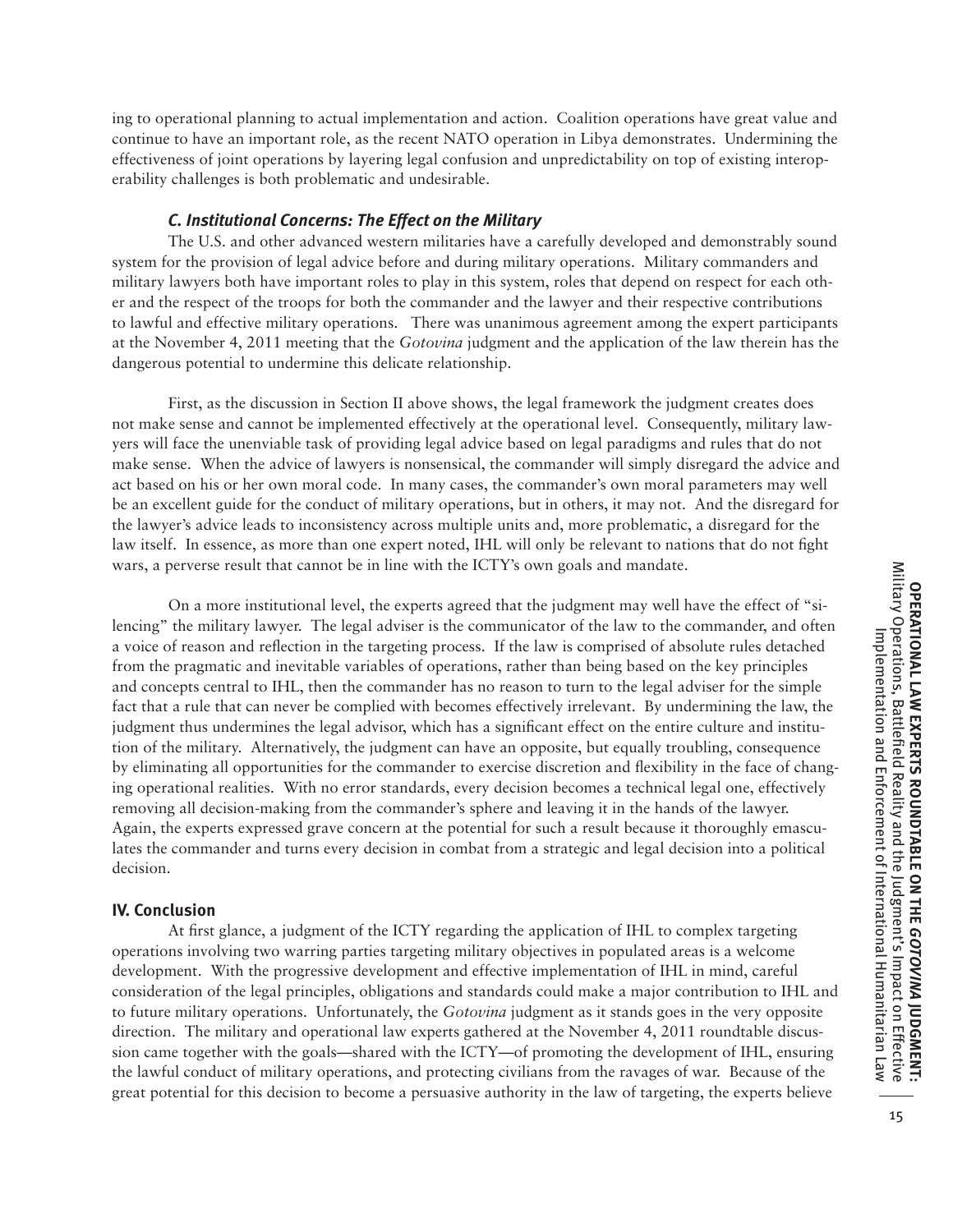it is important to highlight the legal flaws in the judgment and, even more important, the longer-term detrimental effects that the faulty application of the law will likely cause. Preserving the ability of military forces to conduct lawful military operations and protect civilians accordingly is essential.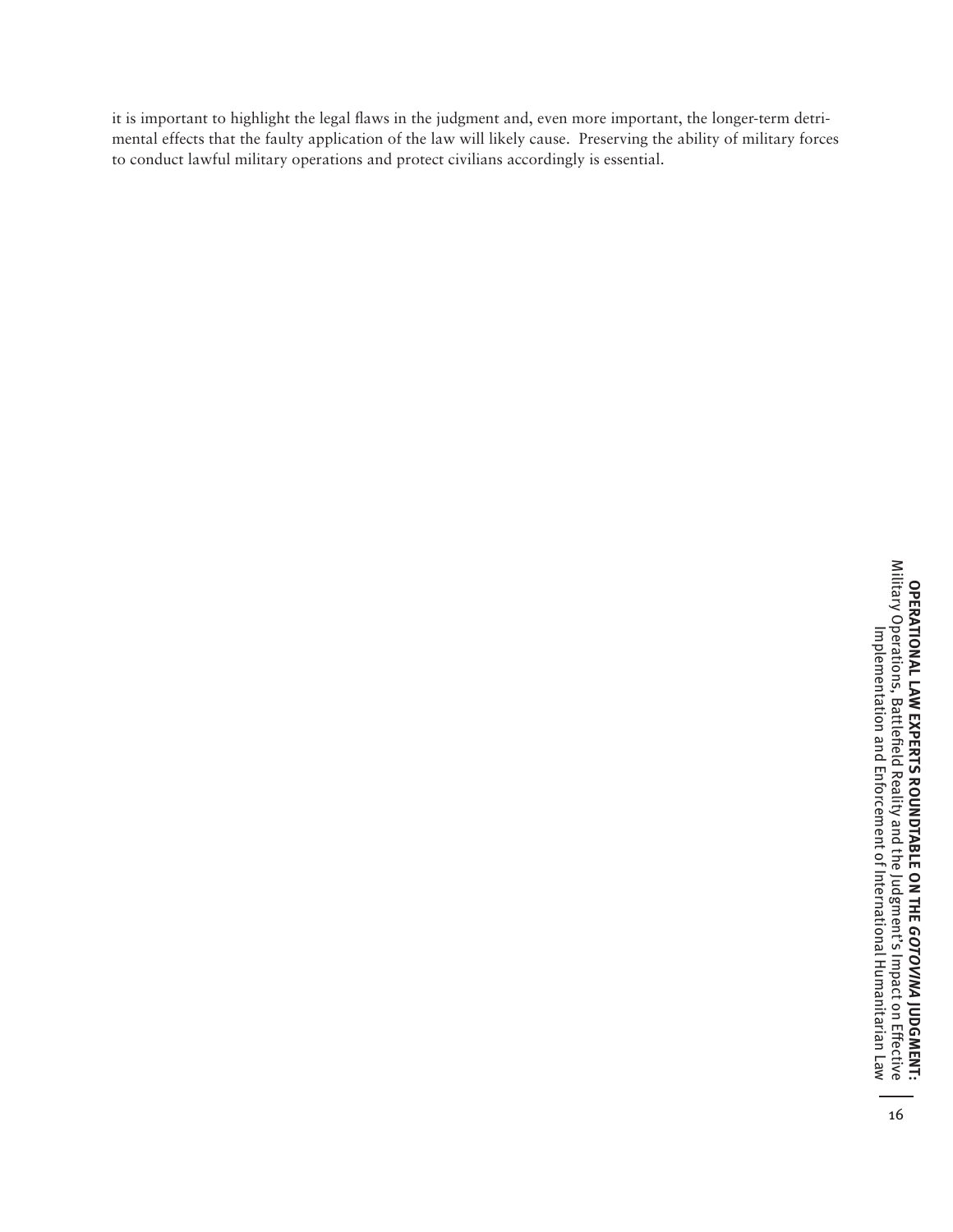# **List of Participants\***

**John Altenburg, Jr.** Greenberg Traurig LLP Major General (ret), US Army JAGC Former Deputy Judge Advocate General of the Army

**Laurie Blank** Director, International Humanitarian Law Clinic Emory University School of Law

**Geoffrey Corn** Professor of Law South Texas College of Law Lt. Colonel (ret), US Army JAGC

# **William Fenrick** Former Senior Advisor on Law of War Matters, Legal Advisory Section

Office of the Prosecutor, ICTY Commander (ret), Canadian Armed Forces

#### **Donald Guter**

Rear Admiral (ret), US Navy JAGC Former Judge Advocate General of the Navy

### **Walter Huffman**

Major General (ret), US Army JAGC Former Judge Advocate General of the Army **Gary Solis**

Colonel (ret), US Marine Corps Former Director, Law of War Department, US Military Academy, West Point

**Marc Warren** Colonel (ret), US Army JAGC

#### **Richard Whitaker**

Colonel (ret), US Army JAGC \* Participating in personal capacity only and not representing any specific or general position of the United States Special Operations Command

#### **Jamie A. Williamson**

IHL and International Criminal Law Practitioner, in personal capacity

#### **Colonel Larry Youngner**

US Air Force JAGC Staff Judge Advocate Air Force Special Operations Command \* Opinions expressed in this presentation may not

reflect United States Air Force regulations or policy. The Air Force does not officially endorse and is not responsible for the accuracy or liability of the information.